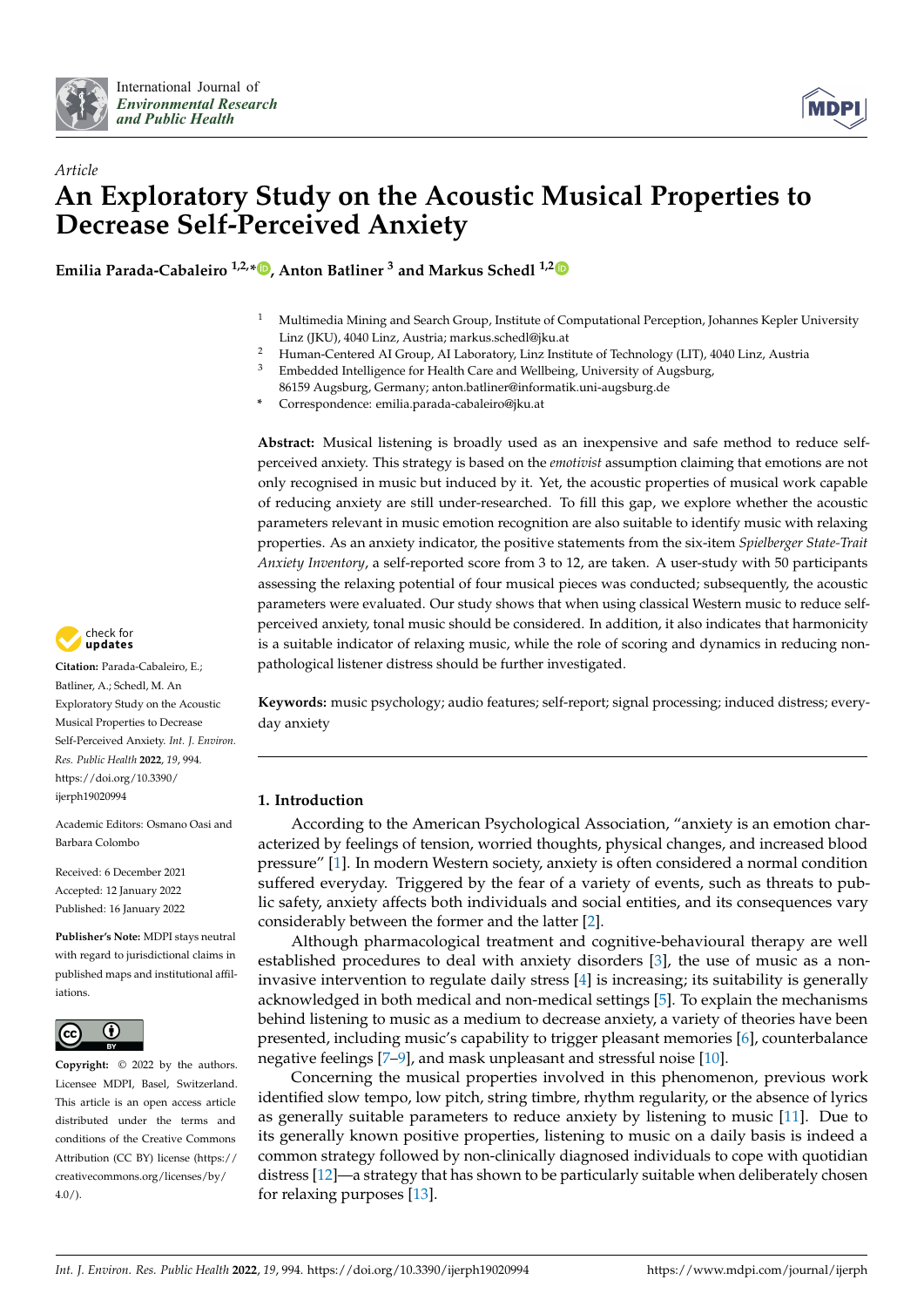Although listening to music on a daily basis appears to reduce self-perceived anxiety, the variety of methodologies considered in the literature, employing, for instance, different types of music and participants, has led, in some cases, to contradictory outcomes, which impedes a clear understanding and generalisation of the existing results [\[14\]](#page-14-12). From the great diversity of evaluated musical genres, classical Western music, unlike others, such as folk [\[15\]](#page-14-13) and electronic [\[16,](#page-14-14)[17\]](#page-14-15), has been the most commonly evaluated in prior work [\[11,](#page-14-9)[18](#page-14-16)[–20\]](#page-14-17) and is generally accepted as efficient in reducing anxiety [\[5\]](#page-14-4) within the WEIRD (Western, educated, industrialized, rich, and democratic) population [\[21\]](#page-14-18). Note that by 'classical', we refer to music that is not light/popular (cf. 4th definition in [\[22\]](#page-14-19)); however, this should not be confused with the music from the classical period, i.e., post-Baroque and pre-Romantic (cf. first definition in [\[22\]](#page-14-19)).

Concerning the types of anxiety, amongst those considered in the literature when evaluating the effect of music, the most salient ones are medical-related anxiety and induced anxiety. In the former, experiments are carried out in hospitals and typically involve perioperative processes [\[23,](#page-14-20)[24\]](#page-14-21) and childbirth [\[25,](#page-14-22)[26\]](#page-14-23). Differently, induced anxiety is commonly considered by researchers outside of healthcare infrastructures, who evoke low aroused states of distress in 'typical' individuals through challenging tasks, such as mental arithmetic exercises [\[27](#page-14-24)[,28\]](#page-14-25), or by creating psycho-social stressful situations, such as public speaking [\[29](#page-15-0)[,30\]](#page-15-1).

Finally, it is also important to mention that music's ability to evoke listeners' emotional reactions involves underlying mechanisms, such as the *evaluative conditioning* [\[31\]](#page-15-2): A piece of music might reduce anxiety for a specific listener because it was previously paired with relaxing stimuli. Related to this mechanism are listeners' familiarity and preferences that, together with stereotypes linked to specific musical genres [\[32\]](#page-15-3), have shown to influence listeners' responses to music [\[33](#page-15-4)[,34\]](#page-15-5) and therefore music's relaxing effects.

The use of computational methods in emotion-, mood-, and sentiment-related research has marked a milestone in the understanding of human psychological states; *Affective Computing* [\[35](#page-15-6)[,36\]](#page-15-7) is currently a major research field in AI at the intersection between computer science, psychology, and cognitive science. Similarly, the application of computational methods and signal processing techniques is becoming increasingly common in the understanding of emotions in music, as shown by the unprecedented growth in the field of Music Emotion Recognition (MER) [\[37\]](#page-15-8).

Nevertheless, previous works aiming to identify the acoustic features involved in transmitting affects through music often refer to the 2-dimensional model of emotions centred on valence and arousal [\[38](#page-15-9)[–41\]](#page-15-10); this conceptualisation has been strongly criticised for being insufficient when discriminating between some emotional categories [\[42\]](#page-15-11).

Indeed, according to Russell's circumplex model [\[43\]](#page-15-12), emotional adjectives related to the concept of anxiety, such as alarmed, afraid, or tense, are very close to anger in the dimensional space. In addition, even in the studies that consider the categorical model [\[44\]](#page-15-13), anxiety is not an emotional state taken into account when identifying the acoustic features related to emotion.

In this regard, it is worth mentioning that most of the previous works investigating the acoustic emotional properties of a musical piece [\[39](#page-15-14)[–41,](#page-15-10)[44\]](#page-15-13) refer often to the 'perceived emotions', i.e., the emotions that, from a listener's point of view, are expressed by a musical piece, according to the *cognitivist position* [\[45\]](#page-15-15). This differs from the 'induced' or 'felt emotions', i.e., the emotions induced through a music piece and experienced by the listener, according to the *emotivist position* [\[46\]](#page-15-16).

Apart from rare attempts of modelling musical emotions through a meta-level framework combining both positions [\[47\]](#page-15-17), from a signal processing perspective, the relationship between music and emotion has often been assessed according to the *cognitivist position* [\[39–](#page-15-14)[41,](#page-15-10)[44\]](#page-15-13), while the *emotivist* one is still under-researched [\[38\]](#page-15-9). When investigating the musical acoustic properties involved in reducing users' self-perceived anxiety, considering the *emotivist position* and the categorical model of emotions becomes particularly important.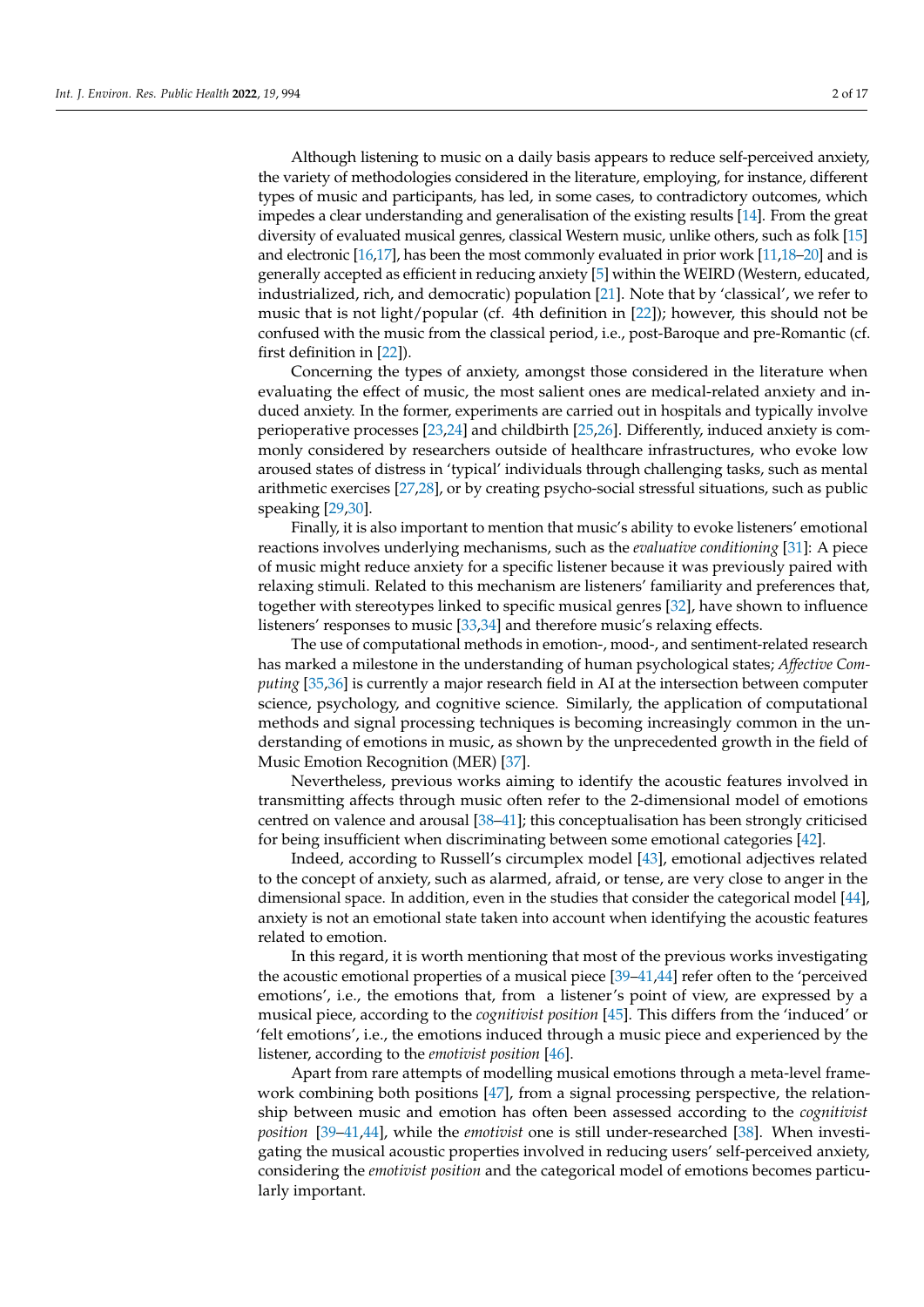The former, since we are interested in assessing how the user feels [\[46\]](#page-15-16); the latter, because the dimensional model cannot clearly discriminate between anxiety and other negative emotional states [\[42\]](#page-15-11). Thus, even though the acoustic properties involved in evoking listeners' felt emotions in terms of arousal and valence have been investigated [\[38\]](#page-15-9), to which extent these are also applicable when modelling anxiety remains unclear.

Given this background, the aims of this exploratory study are threefold:

- (i) To investigate the relaxing properties of four contrasting musical samples from different Western historical traditions. Two of these traditions have already been investigated in previous works [\[11](#page-14-9)[,20\]](#page-14-17), i.e., *Baroque* and *Impressionism*; two are still under-researched, i.e., *Gregorian chant* and *Expressionism* (the latter two chosen for their contrasting characteristics with respect to the former two). In order to assess low intensity states of anxiety that might be more common in every-day situations, anxiety induced through Mood Induction Procedures (MIP) was preferred to the medical one—note that, through MIP, only low aroused emotions should be elicited [\[48\]](#page-15-18).
- (ii) To assess whether music with the capability to reduce users' self-perceived (induced) anxiety acoustically differs with respect to that without such a capability. For this, well-established audio feature sets tailored to emotional modelling in the context of speech and music processing are taken into account [\[39,](#page-15-14)[49,](#page-15-19)[50\]](#page-15-20). Note that feature sets from both domains are considered since speech and music are communication channels that share the same acoustic code for expressing emotions [\[41,](#page-15-10)[51\]](#page-15-21).
- (iii) To connect the massive research on the treatment of anxiety from music psychology and music therapy with the continuously increasing studies on emotion from Music Information Retrieval (MIR), in particular MER. This connection will be highly beneficial in the identification of the musical and acoustic properties suitable to reduce listeners' anxiety.

The rest of this article is laid out as follows: Section [2](#page-2-0) summarises the materials and methods through the description of the musical stimuli (Section [2.1\)](#page-2-1), the anxiety induction and measurement (Section [2.2\)](#page-3-0), the user study (Section [2.3\)](#page-4-0), and the acoustic features (Section [2.4\)](#page-5-0). Section [3](#page-8-0) presents the results for both, the user study (Section [3.1\)](#page-8-1) and the acoustic evaluation (Section [3.2\)](#page-9-0). Section [4,](#page-11-0) gives our discussion. Finally, Section [5](#page-12-0) concludes the manuscript.

# <span id="page-2-0"></span>**2. Materials and Methods**

# <span id="page-2-1"></span>*2.1. Musical Stimuli*

The effect of classical Western music in reducing anxiety has often been investigated for non-clinical data [\[52\]](#page-15-22), and its suitability within the WEIRD population is generally acknowledged in both clinical and non-clinical settings [\[5,](#page-14-4)[11\]](#page-14-9). In particular, when evaluating induced anxiety, classical music produced statistically significant relaxing effects in the listeners disregarding their personal preferences [\[53\]](#page-15-23). Studies have been presented displaying positive effects even in non-Western individuals [\[54\]](#page-15-24).

Due to the great diversity across classical compositions from different historical periods, four samples written in four contrasting 'styles' concerning different composition principles, such as the use of a tonal centre, rhythm regularity, scoring, and orchestration techniques, were selected. As in previous work [\[19,](#page-14-26)[55\]](#page-15-25), samples of around five minutes were considered.

Due to contradictory study outcomes concerning the role of users' musical preference when using music to reduce anxiety [\[7](#page-14-6)[,11](#page-14-9)[,19\]](#page-14-26), and to avoid further complexity, listeners' musical preference was not explicitly considered. Note that, given the dominance of tonal music in Western culture, we assume that the more defined the tonal centre of the musical piece is, the more familiar this would be to the listener.

**Canon in D major (Pachelbel):** This *Baroque* musical sample, characterised by its regular rhythm, gentle melodic contours, tonal harmony, and string timbre, has often been used in previous research on anxiety reduction [\[20,](#page-14-17)[30,](#page-15-1)[55](#page-15-25)[–57\]](#page-15-26). A historically informed performance, observing the principles from the time when the composition was written, such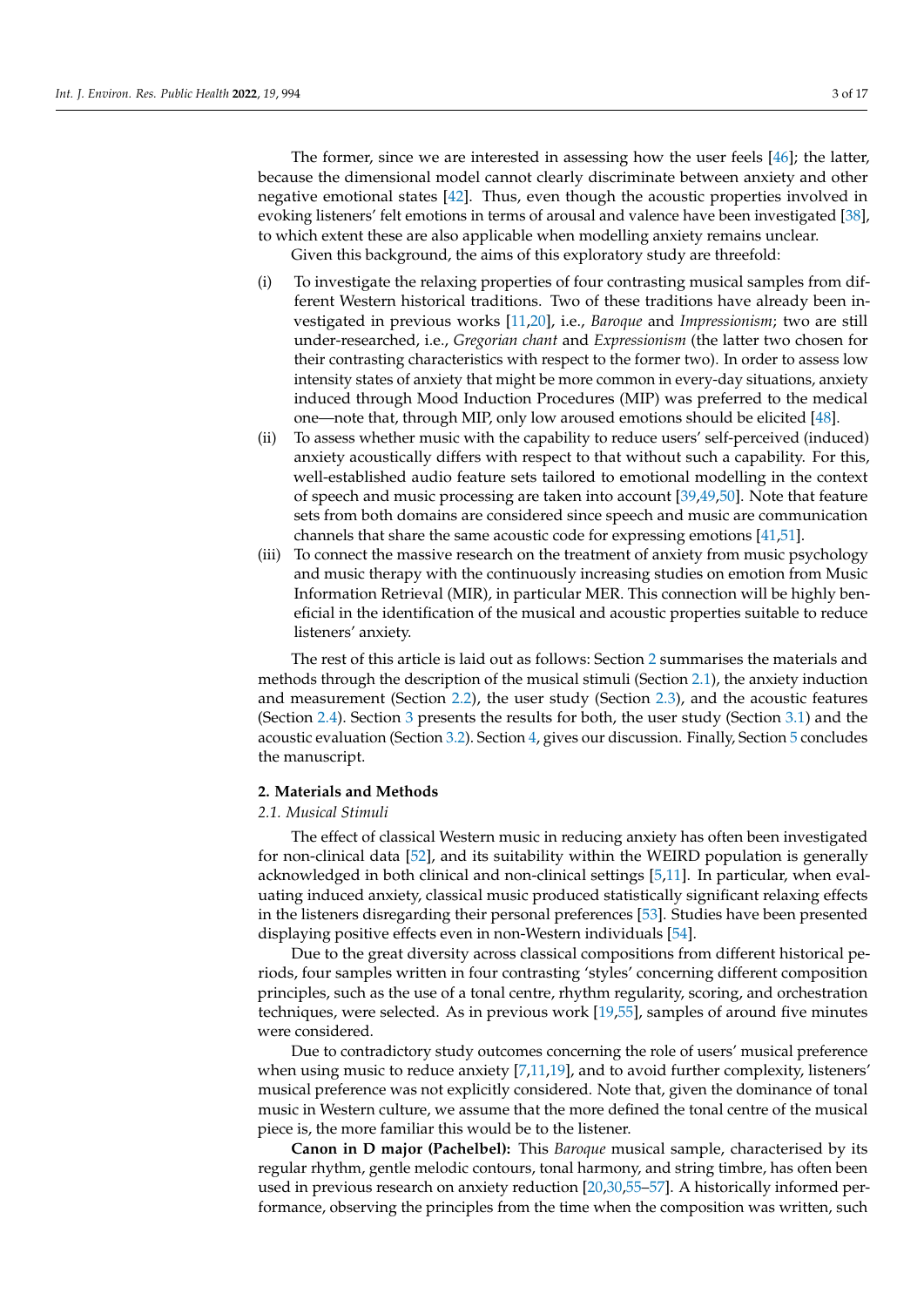as temperament and ornamentation, by the ensemble *Voices of Music* [\[58\]](#page-15-27) was considered. Due to its clearly defined tonal centre, we assumed that this is the sample most familiar to the listeners, who even without a formal education in Western music would have been exposed to Baroque music, typical in advertisements and other Western media.

**Credo (Gregorian Chant):** The Credo is a prayer of the Mass' Ordinary typically set to music [\[59\]](#page-16-0). An *a capella* interpretation by Marek Klein, recorded within the *Graduale Project*, which follows the *Graduale Triplex*, was considered. The chant, identified as Credo 3, is accessible in the recordings of the fourth year (second part, 2016) in Amazon Music. Gregorian chant has been developed as an expression of spirituality [\[60\]](#page-16-1), and still today, this chant, characterised by its simplicity and soft contours, continues to be used in support of meditation—a practice whose effects in decreasing anxiety are still an object of investigation [\[61,](#page-16-2)[62\]](#page-16-3).

Although the use of Gregorian chant might not strictly follow the general rule of refraining from using music with lyrics to reduce anxiety [\[11\]](#page-14-9), we consider that the lyrics would not particularly affect the listeners mainly for two reasons.

First, their meaning (in Latin) would be hardly understood by the listeners. Considering non-understandable lyrics is indeed a strategy to avoid their influence when using music with relaxing purposes [\[53\]](#page-15-23).

Second, as the concepts expressed by the lyrics have a contextualised meaning only within the liturgy, we assume that passively listening to the lyrics of the Gregorian chant out of context would not influence the participants. This sample, being modal, presents a lower degree of familiarity to the listeners with respect to Pachelbel's canon.

**Prélude à l'après-midi d'un faune (Debussy):** The *Prelude to the afternoon of a faun* shows the typical characteristics of the *Impressionist* movement in music [\[22,](#page-14-19)[59\]](#page-16-0): static melodic contours; delicate textures that blur the orchestra in colourful instrumental combinations; a vague conceptualisation of the form, split superficially in large sections, which is constantly evolving; and an ambiguous use of the tonality, based on chords of the 9th, 11th, and 13th, parallel movements, and exotic scales.

This piece was selected as another contrasting sample that has also been considered to reduce anxiety in previous works [\[11,](#page-14-9)[63\]](#page-16-4). A performance by the *Orchestre symphonique de Montréal*, conducted by Charles Dutoit, was considered. The recording by Decca (2004) is accessible at Amazon Music. The recording was cut with a fade-out after the first half of the bar 52 (at minute 4:53), which, due to the perfect cadence onto A-flat major, i.e., the first strong resolute cadence in the piece, constitutes a natural inflexion point of the musical sample. As with the Gregorian chant, this sample also presents a lower degree of familiarity to the listeners with respect to Pachelbel's canon.

**Vergangenes—Fünf Orchesterstücke (Schönberg):** The second piece, *Vergangenes* (The past), from the *Five pieces for orchestra* is characterised by extreme contrasts of dynamics, texture, and instrumentation, as well as by vague tonal references distorted by the avoidance of traditional harmonic conventions, as shown by an emphasis in the use of dissonances and tritones [\[59\]](#page-16-0). This piece, which can be considered a representation of the *Expressionism* movement in music [\[22\]](#page-14-19), was selected as a strong contrast to the others since it is the only one written in a pure chromaticism language, i.e., quasi atonal. A performance by the *Cleveland Orchestra*, conducted by Christoph von Dohnányi, was considered. The recording by Decca (1997) is accessible in Amazon Music. Due to its intentional avoidance of the tonal language, we assumed that this is the sample least familiar to the listeners, who—without any formal education in Western music—would have been little exposed to this kind of musical language.

#### <span id="page-3-0"></span>*2.2. Anxiety Induction and Measurement*

To increase the ecological validity of the study [\[52\]](#page-15-22), following similar studies [\[7](#page-14-6)[,29](#page-15-0)[,53\]](#page-15-23), the experimental procedure started with a demanding task aimed to induce a similar level of anxiety in all the participants. For this, the *Stroop Color and Word Test* (SCWT), a standard procedure in the investigation of methods for anxiety reduction, such as anxiolytic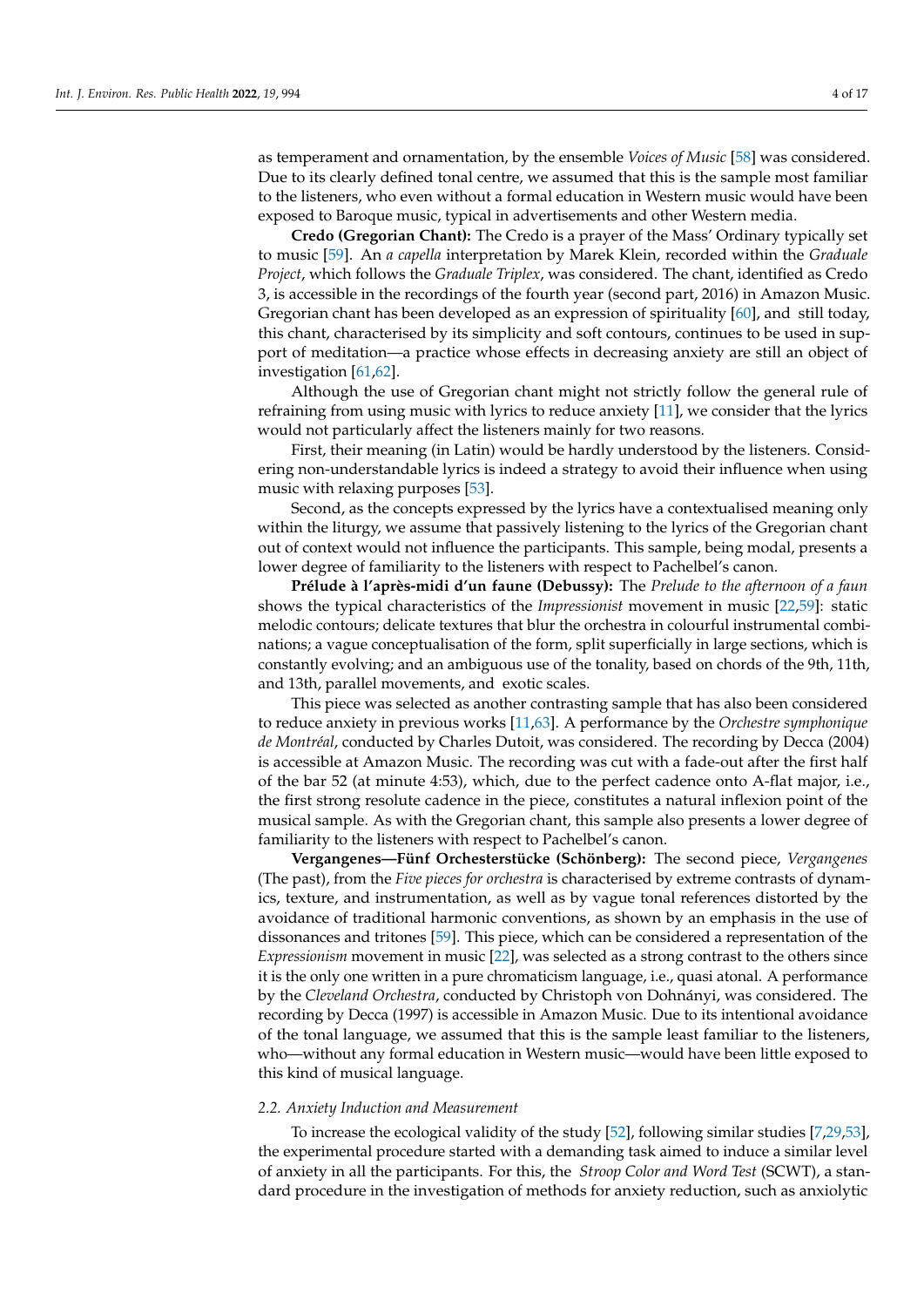drugs [\[64\]](#page-16-5) or music listening [\[28\]](#page-14-25), was considered. The SCWT is a neuropsychological test that evaluates the users' capacity to inhibit the *Stroop Effect* [\[65\]](#page-16-6), a phenomenon that occurs when a specific stimulus' feature impedes the simultaneous processing of another attribute from the same stimulus [\[66\]](#page-16-7).

It is based on one of the cognitive conflicting tasks presented by Stroop [\[67\]](#page-16-8), where users have to name a colour of a 'coloured' word that denotes a different colour (colour– word pair), i.e., the naming task. Note that this is different to the reading task, where the text should be read. Five colours (blue, yellow, red, green, and pink) were considered, yielding 10 colour–word pairs (cf. one pair in Figure [1\)](#page-4-1).

# <span id="page-4-1"></span>**RED**

**Figure 1.** Colour–word pair from the *Stroop Color and Word Test*. Users should denote the colour of the 'coloured' word i.e., 'blue', instead of reading the word 'red'.

Following Teixeira-Silva et al. [\[64\]](#page-16-5), the induction procedure was performed through a 2-minute-video integrated in the smartphone-based interface. The video was created by randomly presenting a different colour–word pair per second. To increase the pressure, the task was presented as an interactive voice-driven application, i.e., the participants were instructed to pronounce the colour. To make the procedure realistic, a 'fake' permission to access users' microphone was required. They were also instructed to answer as fast as possible in order to achieve a good score. The task was intentionally performed in English to increase its difficulty (note that only five participants were native English speakers). However, to guarantee comparability across users, a minimum proficiency level of B1 was required to carry out the test.

To measure the participants' anxiety, we consider users' self-reports, a standard indicator that has proven to be suitable [\[52\]](#page-15-22). As measurement procedure, we chose an adaptation of the six-item short-form of the *Spielberger State-Trait Anxiety Inventory* (STAI: Y-6 item [\[68\]](#page-16-9)), a self-perception-based instrument extensively used to assess anti-anxiety interventions [\[69\]](#page-16-10), particularly when investigating the effect of musical treatments [\[10](#page-14-8)[,11](#page-14-9)[,20](#page-14-17)[,29,](#page-15-0)[30,](#page-15-1)[52,](#page-15-22)[63](#page-16-4)[,70](#page-16-11)[,71\]](#page-16-12). The STAI: Y-6 scale encompasses six statements rated by the user according to a four-point-Likert scale, from 1 (not at all) to 4 (very much): three out of the six statements are positive and three negative.

As only the positive statements yielded meaningful results in [\[55\]](#page-15-25), only these were assessed: 'I feel calm', 'I am relaxed', and 'I feel content'; thus, the overall score for each user ranged from 3 to 12. To quantify stress relief, we computed score differences between pre- and post-treatment, i.e., the differences between the STAI scores obtained before and after listening to the music (see Section [3.1\)](#page-8-1).

#### <span id="page-4-0"></span>*2.3. User Study*

The 'relaxing' effect of each of the four musical samples was evaluated with respect to the control conditions, in which no music was played. The experiment was carried out on a smartphone-based interface hosted on the platform *Typeform* [\[72\]](#page-16-13) and the participants were instructed to wear headphones. In order to generalise to an extent the outcomes of the user study, an heterogeneous group of participants was recruited from different ethnicities, as considered in a similar study [\[53\]](#page-15-23).

Note that, since we are not interested in a homogeneous group, collecting information about the users' ethnicity was only considered for descriptive reasons, but it was not a mandatory question. The participants were recruited by the authors who advertised the experiment through their social networks. This was considered the most efficient strategy to guarantee a heterogeneous sample. The distribution of participants across country of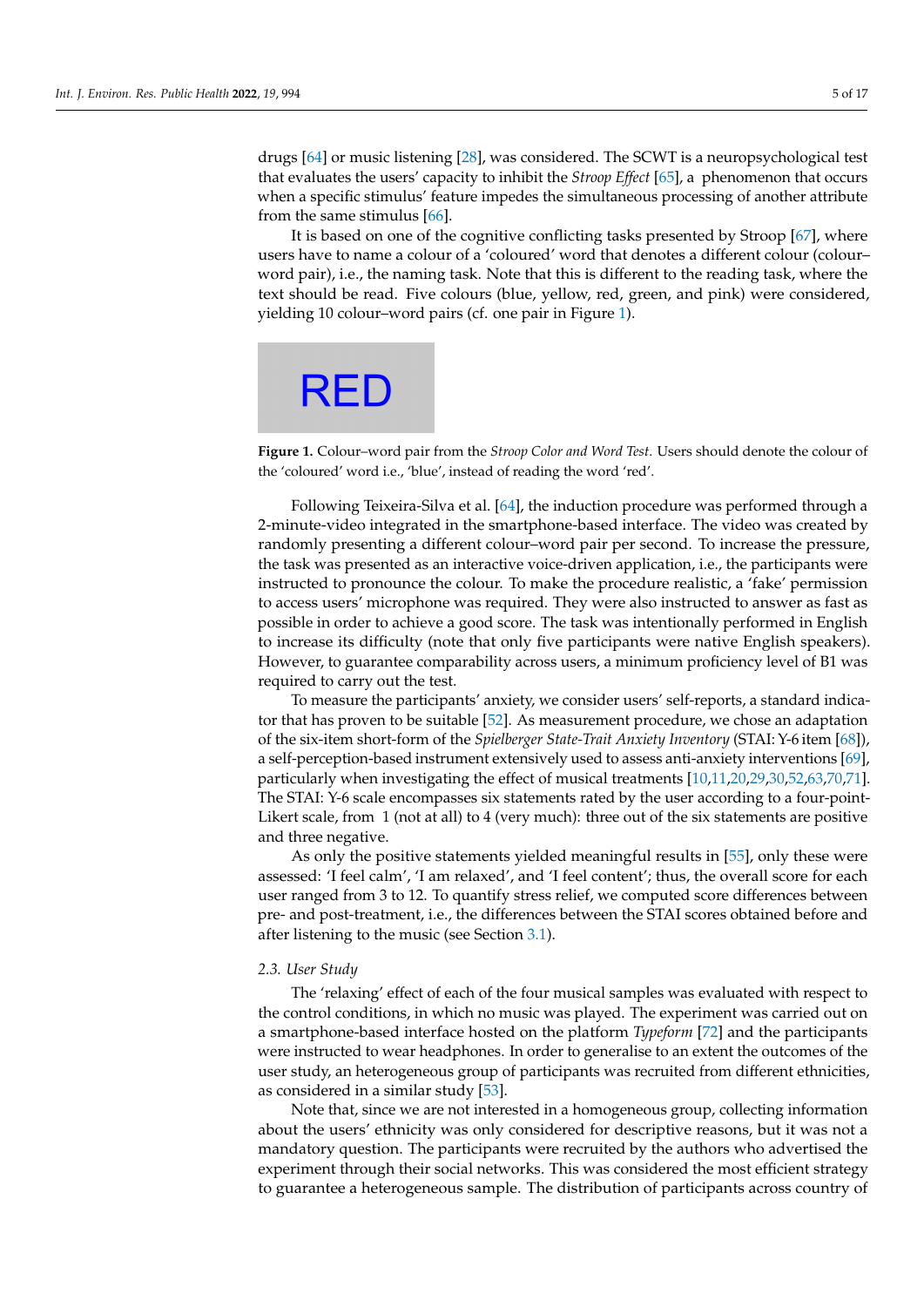origin is as follows: Spain (14), Serbia (7), Italy (4), Germany (4), China (7), UK (2), India (3), Israel (2), The Netherlands (1), and undeclared (6).

All the participants had been exposed to Western musical culture; the non-caucasian participants were all international university students established in European countries for more than three years. Since the vast majority of participants did not have a formal background in classical Western music (only six of them had received institutionalised training), we generally assume that Pachelbel's canon was the most familiar sample to all and that the one by Schönberg was the most unfamiliar.

To assign the participants to each group, an initial set of 75 candidates was created by the authors from their social network. The candidates were automatically distributed randomly across the five groups; afterwards, they were manually ranked by attempting to prioritise a balanced distribution across groups in terms of gender, age, ethnicity, and musical background. Subsequently, the ranked candidates were contacted until the criterion of 50 participants distributed across five groups was met.

After collecting the users' demographics and consent concerning the use of their anonymised responses for research purposes, the anxiety induction procedure was carried out; subsequently, users' anxiety was measured through the STAI: Y-6 scale. This was followed by the experimental condition: Participants in the treatment groups listened to a musical sample; those in the control group stayed in silence for 5 min. Again, users' anxiety was measured. To evaluate the effect of each musical treatment with respect to the control conditions (cf. Section [3.1\)](#page-8-1), the difference between the first anxiety measurement (pre-experiment) and the second (post-experiment) was considered.

To mitigate the *demand effect*, i.e., the influence of the users' understanding of the experimental purpose on the induction procedure, users were told that their performance in the *Stroop Color and Word Test* would be evaluated with respect to demographic information, such as nationality, gender, and age. Hiding the real purpose of an experiment to avoid a bias in the users' behaviour is indeed a common strategy when inducing emotional states, such as anxiety [\[48,](#page-15-18)[73\]](#page-16-14).

For the evaluation, univariate analysis of variance (ANOVA) was applied, since, for the assumptions homogenetity and normality, the Null-Hypothesis (H0) was confirmed: for the homogeneity test, Levene yields  $F = 0.6515$ ,  $p = 0.628$ ; for the normality assessment, Kolmogorov–Smirnov yields  $D = 0.16$ ,  $p = 0.544$ . The Tukey post-hoc test was chosen to carry out the multiple comparisons considering as a reference the control group. Since Null-Hypothesis-Testing with *p*-values as decisive criterion has been repeatedly criticised [\[74\]](#page-16-15), we report *p*-values as a standard descriptive measure; the outcomes of the statistical analysis will be interpreted in terms of effect size [\[75\]](#page-16-16): *η* 2 for the ANOVA; and Cohen's *d* for the pairwise comparisons.

#### <span id="page-5-0"></span>*2.4. Acoustic Features*

To the best of our knowledge, in the realm of signal processing, no studies computationally investigating the acoustic features with the capability to reduce listeners' anxiety have been conducted thus far. As a first attempt to fill this gap, the capability of four acoustic feature sets in discriminating between musical pieces with different relaxing properties were investigated: EmoMusic, ComParE, eGeMAPS, and NoAnx (cf. Table [1\)](#page-6-0). On one side, the acoustic properties already identified in previous works as suitable to express emotions [\[39,](#page-15-14)[76\]](#page-16-17) and to reduce listeners' pain [\[77\]](#page-16-18) were considered: we will refer to these as the EmoMusic feature set.

On the other side, in order to identify other acoustic features potentially suitable in reducing listener's anxiety, two additional feature sets, tailored to model emotional content from audio sources, were considered: ComParE (Computational Paralinguistics ChallengE) [\[49\]](#page-15-19) and eGeMAPS (extended Geneva Minimalistic Acoustic Parameter Set) [\[50\]](#page-15-20).

To evaluate whether the differences between relaxing properties are mirrored by the differences between acoustic representation, the best-performing features of the three feature sets in differentiating between the evaluated musical samples were identified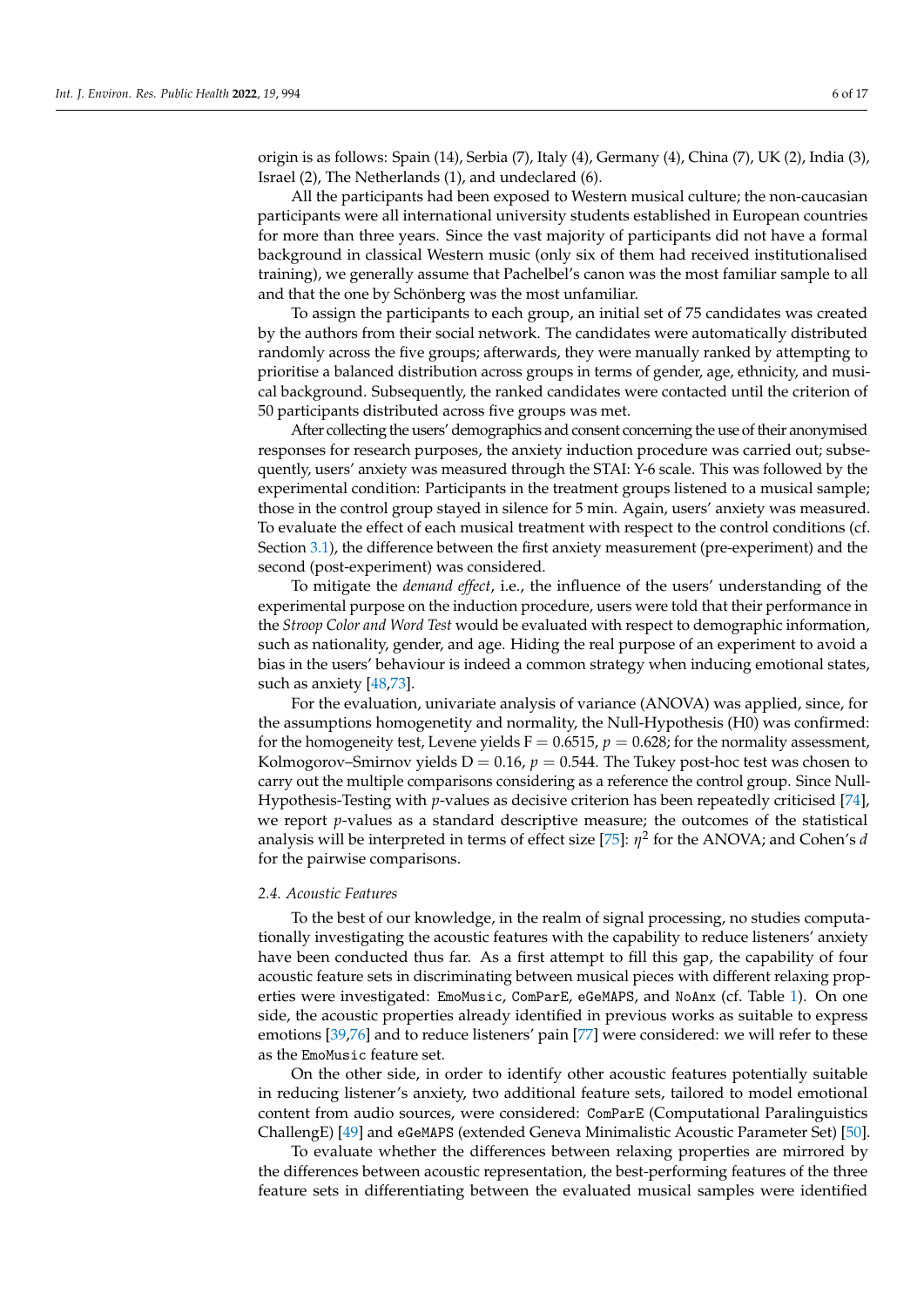employing Principal Component Analysis (PCA). For this, the features with a Pearson correlation  $|r| > 0.5$  with respect to at least one of the top two PCs (first and second), i.e., a moderate/high correlation [\[78\]](#page-16-19), were considered. The union of these features, referred to as NoAnx, was evaluated as an additional feature set (cf. Section [3.2\)](#page-9-0).

<span id="page-6-0"></span>**Table 1.** Description and number of Low Level Descriptors (LLDs) for each of the acoustic feature sets: EmoMusic, ComParE, eGeMAPS, and NoAnx.

|          | Description                                                                                                                                             |    |
|----------|---------------------------------------------------------------------------------------------------------------------------------------------------------|----|
| EmoMusic | Eight descriptors: roll off, sharpness, spectral centroid,<br>energy, harmonicity, loudness, F0, spectral flux                                          |    |
| ComParE  | Four types of descriptors: spectral (41), Mel-Frequency Cepstral<br>Coefficients—MFCCs (14), prosodic (5), sound quality (5)                            | 65 |
| eGeMAPS  | Three types of descriptors: spectral (7), frequency (11),<br>energy/amplitude (7)                                                                       | 25 |
| NoAnx    | Eleven descriptors: roll off, sharpness, spectral centroid,<br>energy, harmonicity, loudness, F0, spectral flux,<br>alpha ratio, Hammaberg index, MFCC2 |    |

For each musical sample, acoustic Low Level Descriptors (LLDs) were extracted with the OpenSMILE toolkit [\[79\]](#page-16-20). Concerning the frame size, the default optimal configuration was kept (60 and 25 ms, depending on the specific LLD); differently, to avoid redundant information due to the overlap between frames (which would have biased the statistical evaluation), and, in order to preserve equal lengths across feature vectors (necessary to carry out the PCA), a fixed hop size of 60 ms without overlap was considered for all the LLDs. Although this implies that acoustic information is not continuously captured for some LLDs, we considered it as a reasonable compromise to prevent redundancies and keep the data format consistent.

The acoustic features from EmoMusic, described in [\[39](#page-15-14)[,76\]](#page-16-17), encompass 8 LLDs: roll off, sharpness, spectral centroid, harmonicity, energy, loudness, F0, and spectral flux; these 8 LLDs were taken from the ComParE [\[49\]](#page-15-19) feature set. Those from ComParE, described in [\[41](#page-15-10)[,80\]](#page-16-21), encompass 65 LLDs including Mel-Frequency Cepstral Coefficients (MFCCs), spectral features, prosodic features, and sound quality features. The ones from eGeMAPS, described in [\[50\]](#page-15-20), encompass 25 LLDs, including frequency-related features, energy/amplitude related parameters, and spectral features. Note that the following seven descriptors are common in ComParE and eGeMAPS: *spectral flux*, *mfcc* (1 to 4), *jitter*, and *shimmer*.

In order to gain further insight on how the considered feature sets are capable of discriminating between the evaluated musical samples, in Figure [2,](#page-7-0) the representation of the four samples is shown. Note that the number of data points varies across samples and feature sets as it depends on one side on the samples' length and, on the other side, on the amount of multicollinear outliers that have been removed. The redundancy of some features yields a high overlap between the feature maps across the four pieces.

This is especially evident for ComParE (cf. Figure [2a](#page-7-0)), whose acoustic representation is condensed around the central area, showing a large overlap of Pachelbel's canon with respect to the other pieces. EmoMusic enables a better discrimination between the musical samples than ComParE and eGeMAPS, presenting mainly two confusion patterns: Pachelbel vs. Gregorian, Debussy vs. Schönberg (cf. Figure [2c](#page-7-0)).

This confusion can be explained, to some extent, in terms of scoring: the Gregorian chant and Pachelbel's canon both present a reduced timbre variety due to the use of an *a capella* single voice (the first) and a small baroque ensemble (the second); the samples by Debussy and Schönberg present both a rich sonority, due to the use of orchestral timbre in both cases.

Since this confusion pattern is also observed for eGeMAPS (cf. Figure [2b](#page-7-0)), the LLDs from eGeMAPS not contained in EmoMusic, i.e., three LLDs, were added to the latter, by this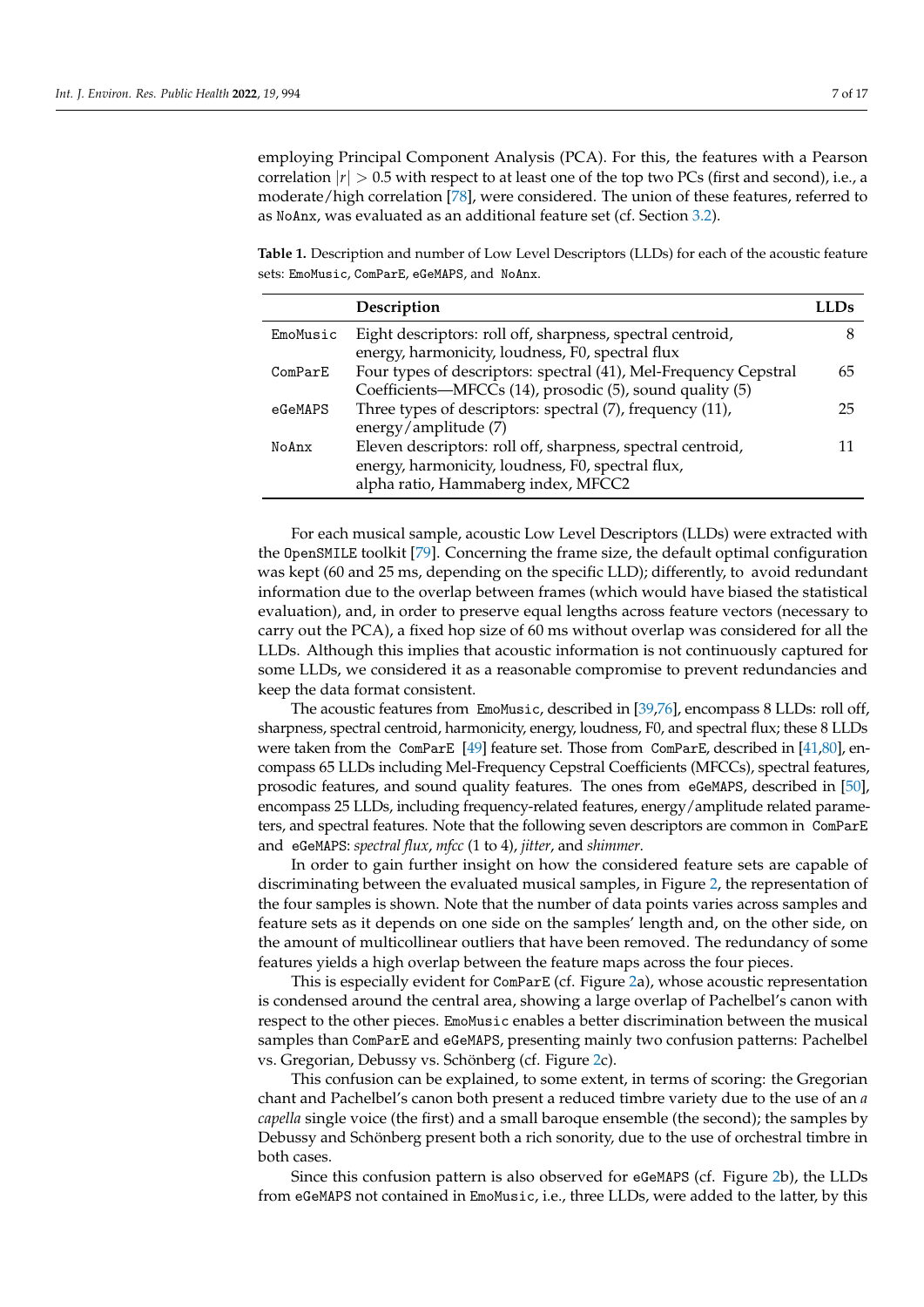<span id="page-7-0"></span>creating NoAnx. These three additional LLDs are: the alpha ratio (ratio of the summed energy from 50–1000 Hz and from 1–5 kHz); the Hammaberg index (ratio of the strongest energy peak from 0–2 kHz with respect to the strongest peak from 2–5 kHz), and the MFCC2 (second mel-frequency cepstral coefficient).



**Figure 2.** Principal Component (PC) representation for the LLDs in ComParE, eGeMAPS, EmoMusic, and NoAnx. Constellations for each sample: Pachelbel's canon, Gregorian chant, Debussy's sample, and Schönberg's sample, are shown. (**a**) First and second PCs for ComParE. (**b**) First and second PCs for eGeMAPS. (**c**) First and second PCs for EmoMusic. (**d**) First and second PCs for NoAnx.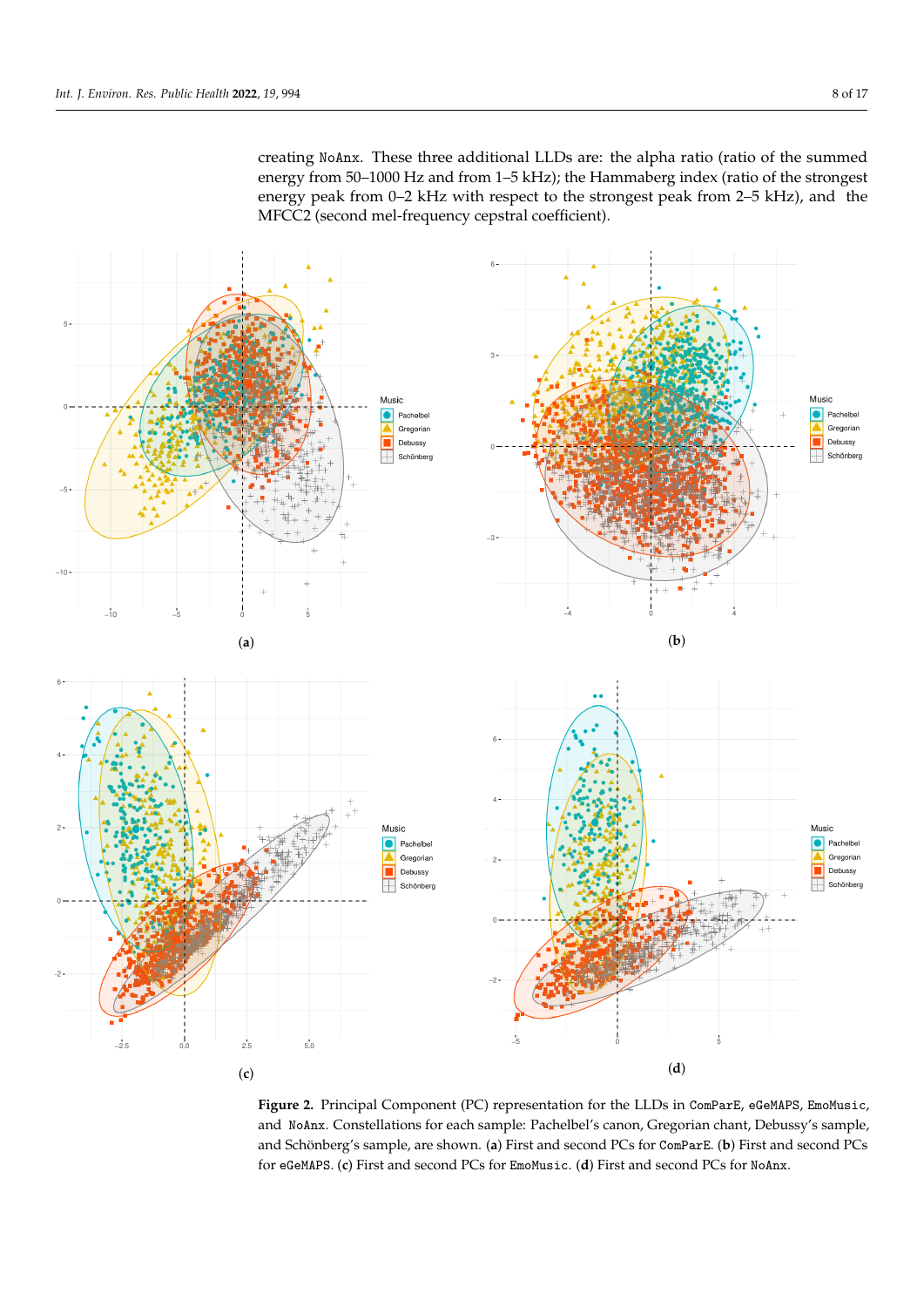All in all, the 11 LLDs of NoAnx (8 from EmoMusic  $+3$  from eGeMAPS), refer to three musical-perceptual properties: *Timbre*, related to the tonal quality or colour of the sound [\[81\]](#page-16-22), acoustically represented by roll off, sharpness, spectral centroid, harmonicity, and MFCC [\[50\]](#page-15-20); *Dynamics*, related to the perceived intensity and sound pressure level, represented by energy and loudness [\[81\]](#page-16-22); and *Pitch*, related to the changes in the power spectrum of a signal over time and to the melodic contour, represented by F0, spectral flux [\[76\]](#page-16-17), alpha ratio, and Hammarberg index [\[50\]](#page-15-20). The feature maps from NoAnx show a higher dispersion from the central area of the bi-dimensional space, a tendency more prominently displayed for Pachelbel's canon and Schönberg's sample, with no overlap between them (cf. Figure [2d](#page-7-0)).

## <span id="page-8-0"></span>**3. Results**

### <span id="page-8-1"></span>*3.1. User Study*

A total of 50 subjects (29 female, 21 male), with ages from 18 to 67 years ( $\mu = 31.6$ ,  $\sigma$  = 9.4) participated in the study: Asian (10), Caucasian (34), and undeclared (6). To evaluate the effect of the musical samples in reducing listeners' self-perceived anxiety, the differences in user responses between pre- and post-treatment, i.e., the difference between before and after listening to each evaluated musical sample, were compared with those from the control group (users who did not listen to any music).

The mean and standard deviation ( $\mu \pm \sigma$ ) in pre- and post-treatment for the control group and each treatment condition are reported in the following: Control group (pre  $= 7.4 \pm 1.7$ , post  $= 7.6 \pm 2.2$ ); Pachelbel's canon (pre  $= 6.3 \pm 1.7$ , post  $= 9.5 \pm 1.3$ ); Gregorian chant (pre =  $7.6 \pm 2.7$ , post =  $9.1 \pm 2.3$ ); Debussy's sample (pre =  $7.1 \pm 1.9$ , post =  $8.3 \pm 2.5$ ); Schönberg's sample (pre =  $6.3 \pm 2.4$ , post =  $6.9 \pm 2.2$ ).

The one-way ANOVA showed statistically significant differences between group means, as indicated by the medium-large effect size: F(4, 45)  $=$  3.314,  $p=$  0.018,  $\eta^2=$  0.23. The pairwise comparisons indicate that the only musical sample that can be associated with a positive effect in reducing self-perceived anxiety is the Pachelbel's canon, as shown by the medium effect size (cf.  $d = 0.55$  in Table [2\)](#page-8-2). Indeed, this is the only treatment condition that yielded a positive lower confidence interval (CI): lwr =  $0.45$  (cf. Pachelbel in Table [2\)](#page-8-2), indicating that, unlike the other musical samples, Pachelbel's canon contains properties that can be related to a decline in self-perceived anxiety.

In contrast, the sample by Schönberg yielded the smallest mean difference and the greatest (negative) lower CI with respect to the control group: diff =  $0.4$ , lwr =  $-2.15$ (cf. Schönberg in Table [2\)](#page-8-2). Values for the Gregorian sample and the one by Debussy were in between. This might relate to the level of familiarity of the listeners with the musical language: Pachelbel's canon (in tonal language) is familiar to many listeners, as shown in prior work [\[55\]](#page-15-25); the sample by Schönberg (almost atonal language) is unfamiliar to most; the Gregorian sample and the one by Debussy (based on modal scales) fall between the other two in terms of familiarity.

<span id="page-8-2"></span>**Table 2.** Tukey post-hoc results for the multiple comparisons from the ANOVA between the control group and the listening conditions: Pachelbel, Gregorian, Debussy, and Schönberg. The mean (*µ*) and standard deviation (*σ*) of the difference between pre- and post-condition per sample, mean differences (Diff) with respect to the control group, lower and upper confidence intervals (lwr and upr), *p*-value, and Cohen's *d* are given.

|           | $\boldsymbol{\mu}$ | $\sigma$ | Diff | lwr     | upr  |       | d    |
|-----------|--------------------|----------|------|---------|------|-------|------|
| Control   | 0.2                | 1.62     |      |         |      |       |      |
| Pachelbel | 3.2                | 2.53     | 3.0  | 0.45    | 5.55 | 0.013 | 0.55 |
| Gregorian | 1.5                | 2.27     | 1.3  | $-1.25$ | 3.85 | 0.601 | 0.12 |
| Debussy   | 1.2                | 1.81     | 1.0  | $-1.55$ | 3.55 | 0.798 | 0.06 |
| Schönberg | 0.6                | 1.65     | 0.4  | $-2.15$ | 2.95 | 0.991 | 0.00 |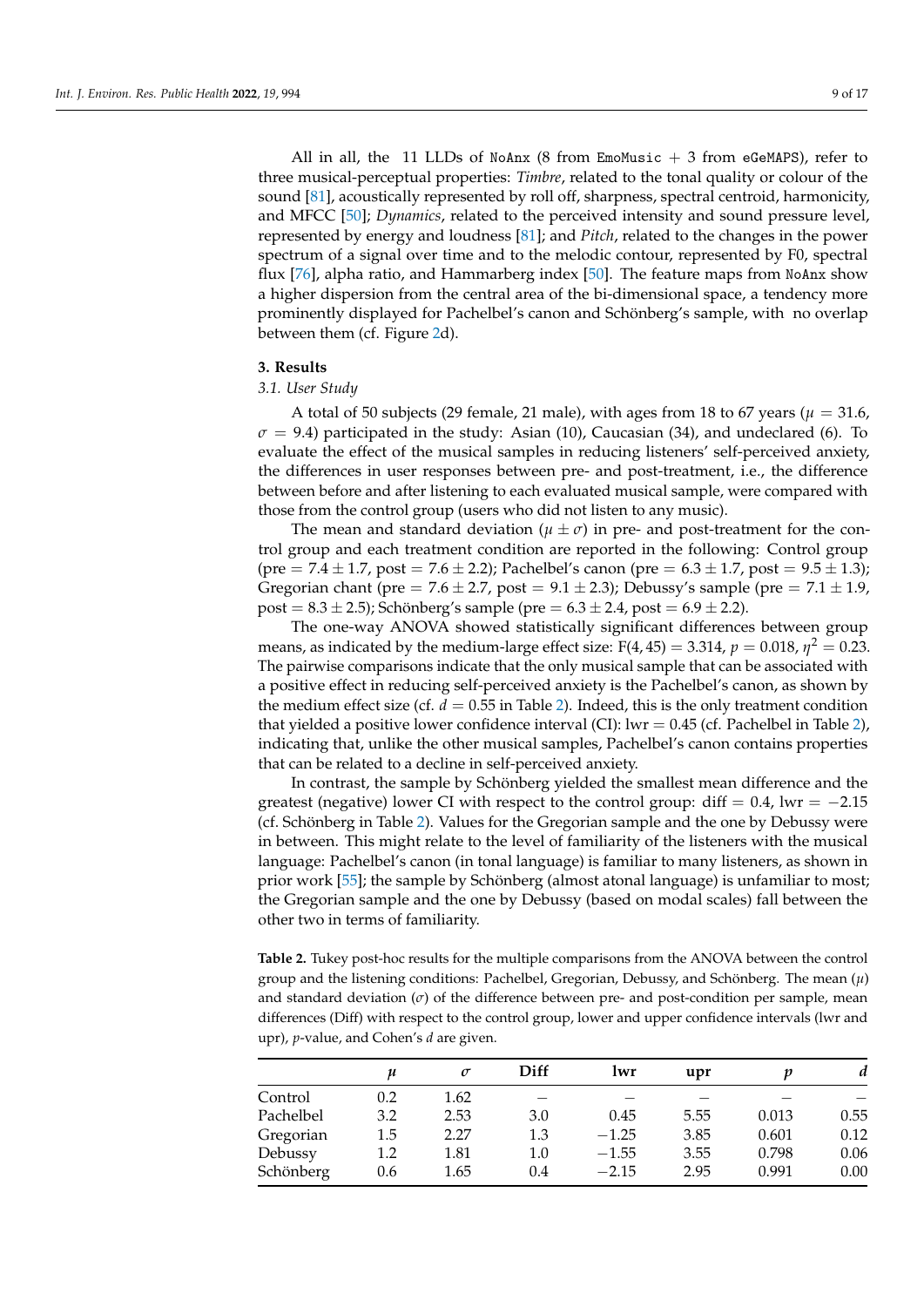#### <span id="page-9-0"></span>*3.2. Acoustic Features*

Since all the features contained in NoAnx (cf. Section [2.4](#page-5-0) and Figure [2d](#page-7-0)) presented a moderate/high correlation with respect to the two first PCs, i.e., Pearson's |*r*| > 0.5 [\[78\]](#page-16-19), these will be further evaluated. In addition, considering that the only musical sample that can be associated with a decline in listeners' anxiety was the Pachelbel's canon, in order to assess whether there is a difference between the acoustic representation of this sample and the one for the other three, a one-way-ANOVA was carried out for each feature taking Pachelbel's canon as reference.

Since the homogeneity assumption was violated, Welch-ANOVA was performed [\[82\]](#page-16-23) with Games–Howell post-hoc for non-parametric pairwise comparisons. Again, the results were evaluated in terms of effect size [\[75\]](#page-16-16): epsilon squared  $(\epsilon^2)$  for the Welch-ANOVA, Hedge's *g* for the multiple comparisons. Although we performed an individual ANOVA for each feature, multicollinear outliers across features were identified (and subsequently removed) by computing the Mahalanobis distance [\[83\]](#page-16-24). Performing individual ANOVAs was preferred to a multivariate analysis of variance (MANOVA), since the correlations between features was either  $|r| > 0.9$  or  $|r| < 0.2$ , which makes the MANOVA unsuitable [\[84\]](#page-16-25).

In Table [3,](#page-10-0) the results for the Welch-ANOVA and the multiple comparisons between Pachelbel's canon and the other three musical samples are presented. Substantial differences between conditions are shown, as indicated by the medium ( $0.10 \leq \epsilon^2 \leq 0.28$ ) and large  $(\epsilon^2 \ge 0.57)$  effect sizes, for all the features; cf.  $\epsilon^2$  in Table [3.](#page-10-0) The greater differences (shown for harmonicity, dynamics, and spectral flux) are most prominently displayed with respect to the samples by Debussy and Schönberg, less with respect to the Gregorian chant. These differences can be also interpreted in musical terms. Pachelbel's canon, characterised by the use of tonal functions, shows a higher level of harmonicity than the others samples, specially the one by Schönberg (cf. highest diff  $= -0.43$  for harmonicity, Schönberg, in Table [3\)](#page-10-0).

Similarly, Pachelbel's canon presents a 'stability' and 'continuity' conferred by the use of *basso continuo*, which likely played a role in the higher levels of dynamics in comparison to the sample by Debussy but particularly to the one by Schönberg, characterised by the exploration of orchestral timbre effects rather than the dynamics (cf. highest differences:  $diff = -0.05$  and diff =  $-0.97$  for dynamics, Schönberg, in Table [3\)](#page-10-0).

Concerning the spectral flux, although this feature is hardly interpretable, the higher levels for Pachelbel's canon might be due to aspects related to instrumentation and articulation. On one side, the timbre of a string orchestra is in contrast with the use of also winds (samples by Debussy and Schönberg) and singing voice (Gregorian chant); on the other side, the regular and marked rhythms of the former are in contrast with the blurry transitions across sonorities particularly shown for the orchestral samples, i.e., those by Debussy and Schönberg.

We interpret that these two aspects have lead to higher spectral changes between successive audio frames for Pachelbel's canon than for the other samples (cf. highest diff  $= -0.31$  for spectral flux, Schönberg, in Table [3\)](#page-10-0).

For the other features, the differences with respect to the Gregorian chant and Debussy's sample, both musically closer to Pachelbel's canon than Schönberg's sample, are generally lower (cf. diff for Gregorian and Debussy in Table [3\)](#page-10-0). This mirrors the results for the listeners' responses in terms of self-perceived anxiety: Pachelbel's canon can be associated with an observed reduction in listeners' self-perceived anxiety; Schönberg's sample seems not to show any relationship to listeners' self-perceived anxiety (thus, showing marked differences with respect to Pachelbel's canon for almost all the acoustic features); Debussy's sample and the Gregorian chant are in between (cf. Section [3.1](#page-8-1) and Table [2\)](#page-8-2).

In order to have a closer look at some of the most interesting results, in Figure [3,](#page-11-1) box plots for four selected features are displayed. Concerning the timbre-related features, all of them show a progressive increase from Pachelbel's canon to Schönberg's sample (Gregorian chant and Debussy's sample in between) except for harmonicity, which shows the opposite trend; cf. sharpness and harmonicity, respectively, in Figure [3.](#page-11-1) In musical terms, harmonicity and sharpness are often inversely related; for instance, tonal music,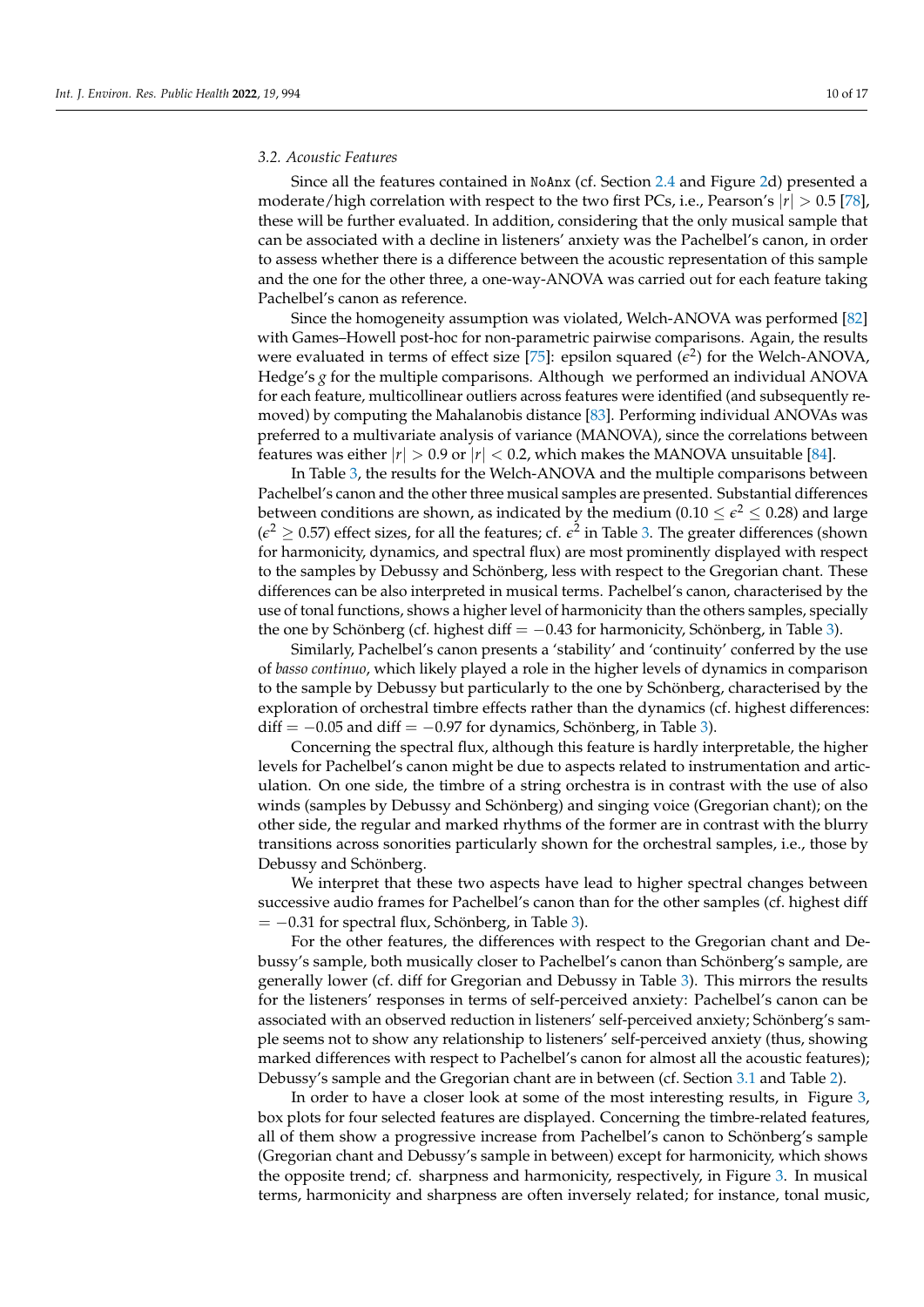such as Pachelbel's canon, due to its typical consonant chord progressions, soft melodic contours, and predictable interval relationships, shows a very high level of harmonicity and low level of sharpness; music intentionally avoiding a tonal centre, such as Schönberg's sample, shows the opposite trend.

<span id="page-10-0"></span>**Table 3.** Results for the Welch-ANOVA and Games–Howell (post-hoc test) on the NoAnx feature set considering Pachelbel's canon as reference for the pairwise comparisons with the other samples: Gregorian chant, Debussy's sample, and Schönberg's sample. For the ANOVA, F score, degrees of freedom (df1 and df2), and epsilon squared  $(\epsilon^2)$  are indicated. For Games–Howell, the mean difference (Diff) and Hedge *g* are also given. Results are indicated for the three feature groups: timbre, dynamics, and pitch.

|                | Welch        |     |      |                 | <b>Games-Howell Post-hoc</b> |         |         |           |         |      |
|----------------|--------------|-----|------|-----------------|------------------------------|---------|---------|-----------|---------|------|
| Feature        | <b>ANOVA</b> |     |      | Gregorian       |                              | Debussy |         | Schönberg |         |      |
|                | F            | df1 | df2  | $\varepsilon^2$ | Diff                         | g       | Diff    | g         | Diff    | g    |
| Timbre         |              |     |      |                 |                              |         |         |           |         |      |
| Roll off       | 89.0         | 3   | 1129 | 0.21            | 36.4                         | 0.32    | 10.8    | 0.07      | 224.3   | 1.03 |
| Sharpness      | 93.7         | 3   | 1129 | 0.20            | 0.02                         | 0.36    | $-0.01$ | 0.10      | 0.12    | 1.02 |
| Centroid       | 81.1         | 3   | 1129 | 0.18            | 9.00                         | 0.11    | $-19.3$ | 0.17      | 130.2   | 0.89 |
| Harmonicity    | 261.8        | 3   | 1129 | 0.60            | $-0.15$                      | 0.65    | $-0.42$ | 3.10      | $-0.43$ | 3.34 |
| <b>MFCC</b>    | 126.4        | 3   | 1129 | 0.25            | 5.20                         | 0.78    | 1.91    | 0.24      | $-7.39$ | 0.90 |
| Dynamics       |              |     |      |                 |                              |         |         |           |         |      |
| RMS.energy     | 679.1        | 3   | 1129 | 0.60            | $-0.01$                      | 1.20    | $-0.04$ | 4.37      | $-0.05$ | 5.48 |
| Loudness       | 529.9        | 3   | 1129 | 0.57            | $-0.30$                      | 0.83    | $-0.94$ | 3.81      | $-0.97$ | 4.30 |
| Pitch          |              |     |      |                 |                              |         |         |           |         |      |
| F <sub>0</sub> | 437.9        | 3   | 1129 | 0.28            | 96.8                         | 3.50    | 15.2    | 0.30      | 85.1    | 0.88 |
| Spec.Flux      | 462.5        | 3   | 1129 | 0.60            | $-0.08$                      | 0.66    | $-0.27$ | 3.20      | $-0.31$ | 4.18 |
| Alpha.Ratio    | 54.0         | 3   | 1129 | 0.11            | $-3.61$                      | 0.87    | $-2.86$ | 0.57      | 0.74    | 0.14 |
| Hammarberg     | 59.9         | 3   | 1129 | 0.10            | 6.01                         | 0.99    | 7.26    | 1.05      | 4.85    | 0.78 |

Concerning the dynamics-related features, as already mentioned, the orchestral pieces, i.e., the ones by Debussy and Schönberg, are those showing a lower energy level (cf. DEB and SCH for RMS.energy in Figure [3\)](#page-11-1). This can be explained, as indicated, with the type of orchestration that employs a great variety of combinations of only few instruments, aiming to explore timbre rather than to increase acoustic power. The extent to which the higher dynamics shown by Pachelbel's canon (cf. PAC for RMS.energy in Figure [3\)](#page-11-1) relate to the observed reduction of listeners self-perceived anxiety is, however, not yet clear and should be further explored.

Finally, concerning the pitch-related features, Pachelbel's canon, characterised by the use of *basso continuo*, presents a low range of F0, whereas Schönberg's sample, presenting orchestral instruments from a great range of registers (playing often *a solo*), shows a very large range of F0 (cf. PAC and SCH for F0 in Figure [3\)](#page-11-1). This appears to be in line with the general belief that low pitches should be considered when inducing relaxation [\[11\]](#page-14-9).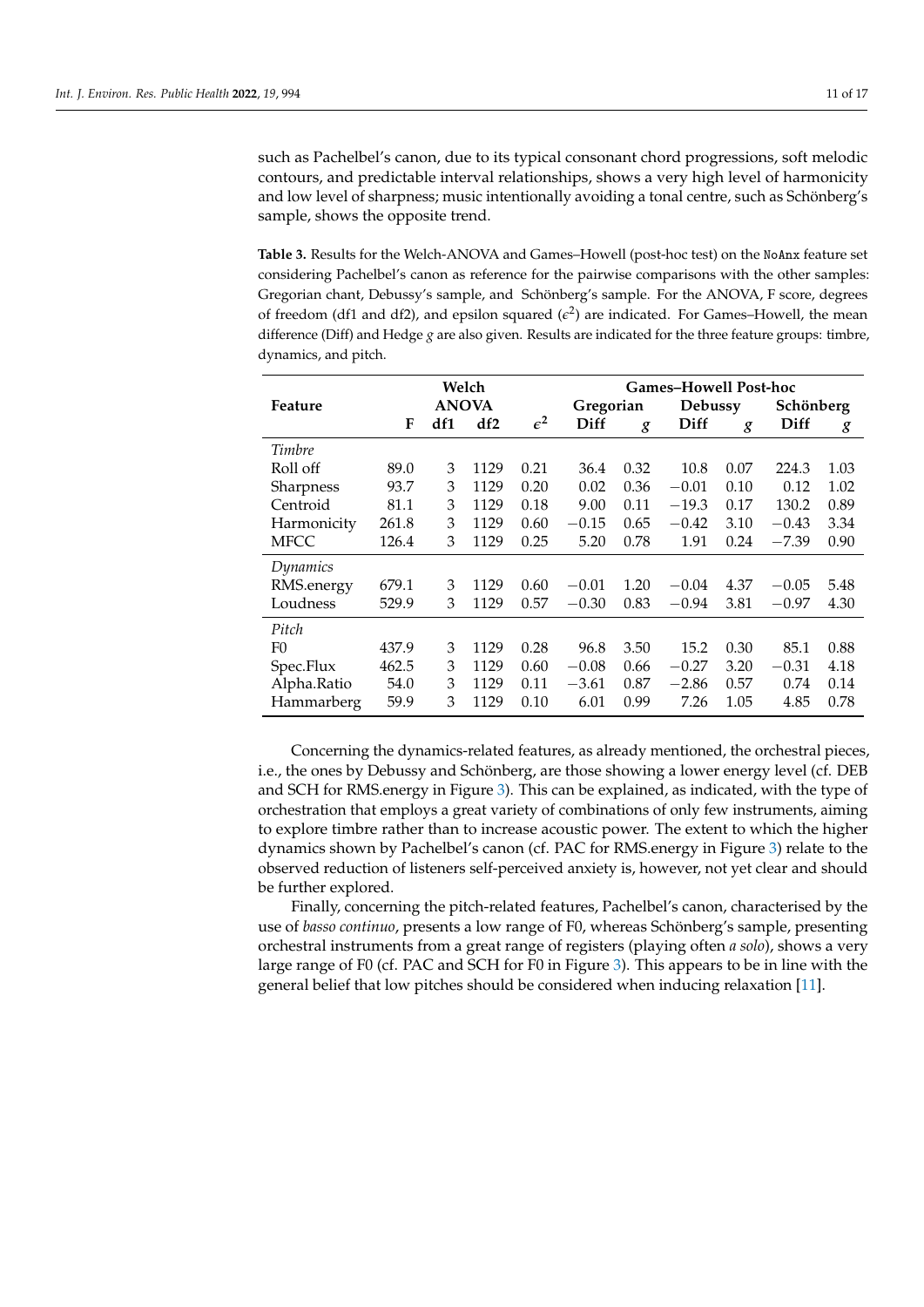

<span id="page-11-1"></span>**Figure 3.** Representation of the musical samples (*x*-axis): Pachelbel (PAC), Gregorian (GRE), Debussy (DEB), and Schönberg (SCH); for the acoustic features (*y*-axis): sharpness, harmonicity, RMS energy, and F0; from left to right, respectively. First quartile, second quartile, median, third quartile, fourth quartile, and outliers (from bottom to top) are indicated by the box plots.

#### <span id="page-11-0"></span>**4. Discussion**

The first objective of this work was to perform a listening experiment aimed to investigate the relaxing properties of music from different Western historical traditions. The outcomes from the user study suggest that the suitability of Classical Western music as a relaxing method, typically investigated in previous works [\[5,](#page-14-4)[11,](#page-14-9)[18](#page-14-16)[–20\]](#page-14-17), might be restricted to tonal (or even to the Baroque) music. This confirms the outcomes of [\[53\]](#page-15-23), which showed that classical Baroque music effectively reduces anxiety induced in healthy individuals (regardless their ethnicity) as much as preferred music, i.e., music chosen by the users for having, in their opinion, relaxing properties.

However, since the authors of [\[53\]](#page-15-23) did not control either for listeners' familiarity or for liking, it is not clear whether these confounding factors had a role in the listeners' decline of their self-perceived anxiety. Still, tonal music, such as Baroque music, is very present in Western culture. Due to this, we assumed that our listener group was more familiar with Pachelbel's canon than with the other musical samples.

Considering that the results for the two participants with musical background knowledge in classical music who listened to the Schönberg's sample were comparable to those of the listeners without such a background, we did not observe evidences of any effect on listeners' reactions concerning familiarity or exposure in our study. Note that we assume that only the two participants with musical background might be familiar with the sample by Schönberg.

Since the modal samples, i.e., the ones by Debussy and the Gregorian chant, were shown to have less successful relaxing properties than Pachelbel's canon but more than the music by Schönberg, we can indeed connect the musical language and familiarity with the relaxing properties of a piece. Baroque music being tonal and the most familiar to the WEIRD population is most suitable; *Expressionist* music being almost atonal and the least familiar to the WEIRD population is least suitable. Nevertheless, to really understand whether familiarity plays a role in the relaxing effect displayed by listening to Pachelbel's canon, a Baroque sample unfamiliar to the listeners should also be assessed in future investigations.

While we consider it to be likely that all our participants were familiar with Baroque classical music, we consider it being unlikely that all of them would have chosen it as their preferred music. Taking into account preference as confounding factor, in addition to familiarity, obviously adds another level of complexity, which might not be easily handled. The most obvious solution to deal with this would be to consider non-Western users, which, however, due to the globalised world in which we live, might not guarantee non-familiarity or non-preference.

Although the WEIRD population is not representative for the whole one, we strongly believe that this kind of investigation is still relevant, since these findings might be at least helpful for Western users and those exposed to the Western culture. Still, we acknowledge this limitation of our study and highlight the need of future interdisciplinary collaborations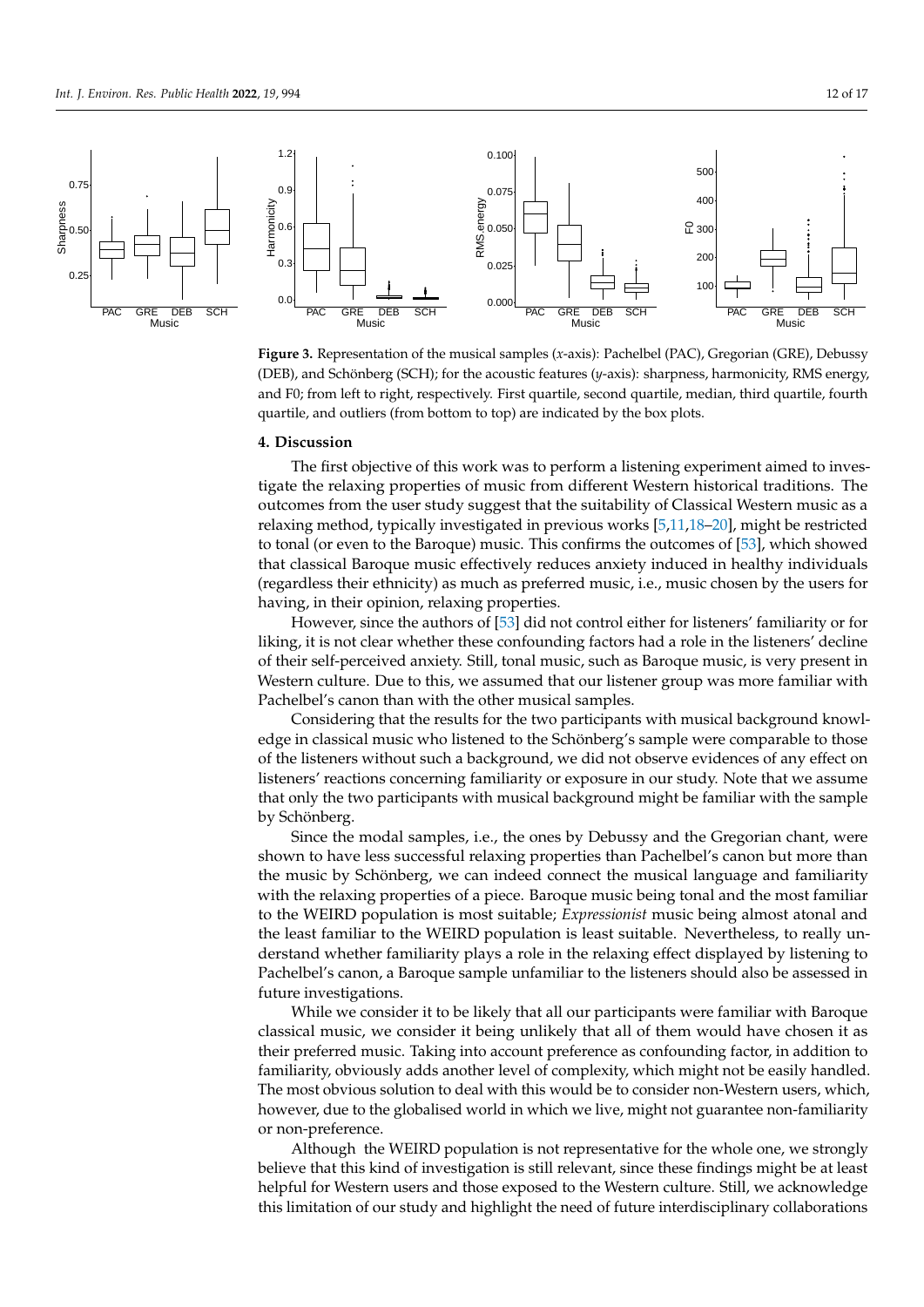in order to solve this sampling bias [\[85\]](#page-16-26). Concerning preference, we consider unlikely that Pachelbel canon would be the preferred music in the listeners within the Baroque sample group; thus, we interpret our results in line with those by [\[53\]](#page-15-23), who showed that Baroque music decreased self-perceived induced anxiety disregarding listeners' preferences.

Confirming previous findings [\[30](#page-15-1)[,55\]](#page-15-25), Pachelbel's canon was found to be associated with a decline in self-perceived anxiety in our exploratory study. Differently, the presented outcomes do not confirm the previous results for the Debussy's sample, which was shown to be efficient in reducing anxiety in previous works [\[63\]](#page-16-4). One reason might be the differences in terms of anxiety and listeners between both studies, which are hardly comparable: [\[63\]](#page-16-4) investigated the treatment of medical anxiety in hospitalised patients; we investigated to which extent listening to this musical sample impacts induced anxiety in healthy individuals.

In addition, another methodological difference between our study and the one by Bolwerk [\[63\]](#page-16-4) is that we evaluate the effect of Debussy's sample alone, while in [\[63\]](#page-16-4) Debussy's sample is taken as a part of a musical session, i.e., it was not played alone but together with a Baroque and a Classical sample (the first by Bach and the second by Beethoven).

Since the first sample of the listening session considered in [\[63\]](#page-16-4) was the Baroque one, we could hypothesise that the relaxing effect aroused from the first piece and simply remained in the listeners while listening to the other two. Considering this, we might interpret that Debussy's sample does not increase anxiety (the negative effect of some musical genres to increase self-perceived anxiety has been shown for example for electroacosutic music [\[55\]](#page-15-25)); however, we cannot be completely sure about its potential relaxing effects.

The second objective of this work was to assess whether music with relaxing properties acoustically differs with respect to the one without such capability. To this end, the suitability of existing features sets tailored to emotion modelling from audio was assessed in the context of anxiety. Our evaluation of the acoustic features indicates that large feature sets, such as ComParE [\[49\]](#page-15-19) or eGeMAPS [\[50\]](#page-15-20), typically characterised by many redundant feature, might be unsuitable for modelling anxiety, as shown by the high overlap across musical samples varying on their potential relaxing properties. This is in line with findings aimed to identify the acoustic properties relevant to retrieve emotional dimensions from musical samples, which indicate that selected features yield better results than brute-force sets, such as ComParE [\[44\]](#page-15-13).

The presented results also confirm the suitability of acoustic features previously identified for dimensional emotional modelling [\[38\]](#page-15-9), for its consideration in the context of music-based treatments aimed to reduce self-perceived anxiety. Harmonicity, strongly related to the tonal components of a musical piece, appears to be related to the relaxing properties of the evaluated samples; this confirms our interpretation of tonal music as potentially suitable to induce relaxation.

In addition to harmonicity, the relationship of the spectral flux and the relaxing properties of the evaluated samples might be explained by the importance of timbre to reducing anxiety. Indeed, previous works have indicated that specific timbres, such as strings, might be more appropriate to inducing relaxation than others [\[11\]](#page-14-9)—information that might be captured by the spectral flux.

#### <span id="page-12-0"></span>**5. Conclusions and Future Work**

By assessing the relaxing properties of a variety of Western musical traditions, our work shows that only listeners exposed to the Baroque sample displayed a decrease in their self-perceived anxiety. This indicates that the capability of Classical Western music to reduce listeners' distress, as already acknowledged in previous works [\[5,](#page-14-4)[11\]](#page-14-9), should probably be restricted to tonal music.

The presented research reveals that the evaluated acoustic parameters, which have been identified as suitable to identify emotional content from music [\[38\]](#page-15-9), appear to be appropriate in retrieving important information concerning music's relaxation properties.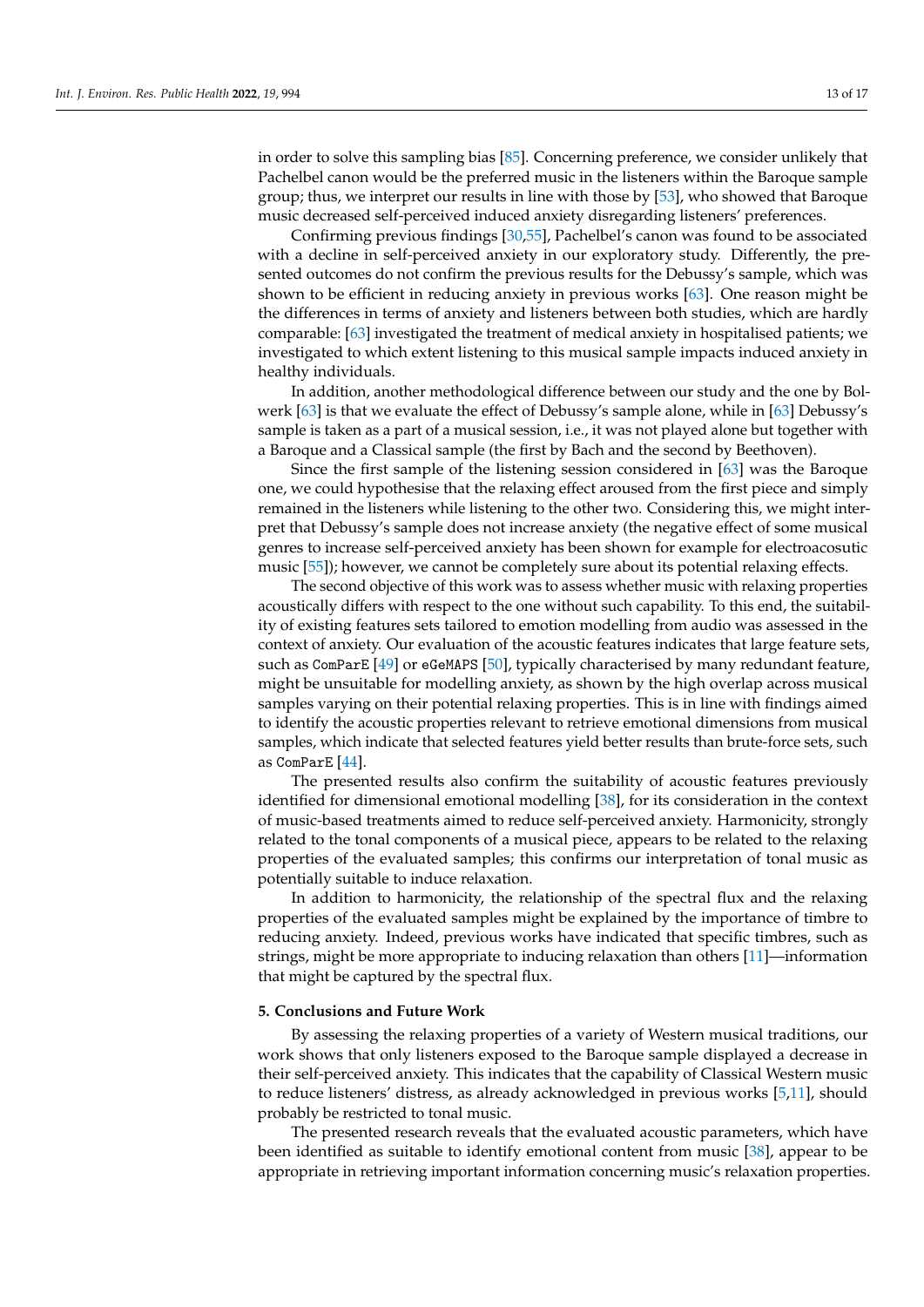Nevertheless, more research is required to understand the role of some of them, for instance, concerning the role of dynamics.

In particular, our outcomes also suggest that the presence of a tonal centre, likely related to a listeners' sensation of familiarity, is a musical criterion that should be taken into account when using music to reduce anxiety. This musical property can be mapped onto acoustic features, such as harmonicity, which was found to be relevant in our evaluation.

Following the findings presented, the next step should be to evaluate a variety of tonal samples with different scoring. By considering only tonal music, this will enable evaluation of whether the vocal and orchestral samples played a role in our study due to the scoring itself or due to the lack of a tonal centre.

In addition, the role of listeners' musical preferences in anxiety reduction should also be evaluated in future work. Taking into account the broad nature of users' musical tastes, evaluating listeners' musical preference will extend the research questions presented to a more complex dimension where musical genre should be carefully considered to group participants; this will prevent this variable from being a confounding factor.

Assessing a variety of musical styles has been identified as a particularly relevant research direction when investigating induced stress [\[11\]](#page-14-9). This will certainly create further connections to emotion-related aspects, such as a listener's personality [\[86\]](#page-16-27).

Finally, as the *emotivist position* has been rarely considered when assessing musical emotions with methods from signal processing, further research investigating the acoustic parameters involved in evoking listeners' felt emotions should be carried out. This will pave the way for the application of signal processing and computational methods to healthcare, a knowledge domain that will not only encourage developments in psychology but will also promote multidisciplinary research, such as the development of music recommender technology for therapeutic applications.

Since MIR in general and MER in particular present a strong bias towards a terminology and an understanding rooted in Western culture, future research should also put effort in assessing repertoires from other cultures, for which the modes of listening and underlying assumptions used to interpret musical emotions will surely differ [\[87\]](#page-16-28). As choosing the emotional taxonomy used to annotate the musical excerpts is the first step in designing MER models [\[88\]](#page-16-29), research beyond the Western culture will likely call for an adaptation of existing methods and measurement instruments [\[89\]](#page-16-30), e.g., in order to handle emotional terms that are difficult (or even impossible) to translate.

**Author Contributions:** Conceptualization, E.P.-C. and A.B.; Formal analysis, E.P.-C.; Funding acquisition, M.S.; Investigation, E.P.-C.; Methodology, E.P.-C.; Supervision, A.B. and M.S.; Writing—original draft, E.P.-C., A.B. and M.S.; Writing—review & editing, E.P.-C., A.B. and M.S. All authors have read and agreed to the published version of the manuscript.

**Funding:** This research was funded by he Austrian Science Fund (FWF), grant number P33526, and by the EU's Horizon 2020 programme, grant agreement No. 826506 (sustAGE).

**Institutional Review Board Statement:** Ethical review and approval were waived for this study, due to the fact that the experiments with human participants took place only in form of non-invasive gamified interactions and a listening test. Since the goal of the study was to induce non-pathological anxiety, i.e., a light state of distress comparable to every-day anxiety that might occur in healthy individuals, methods more typical of medical interventions, such as drugs or other kind of invasive treatment, were not considered. This type of experiments is well established in the scientific community and standardised procedures are available. Only adults able to give consent were taken into consideration and participants were and are free to withdraw at any time for any reason.

**Informed Consent Statement:** Informed consent was obtained from all subjects involved in the study.

**Data Availability Statement:** For reproducibility, we make the R code, acoustic features, and the anonymous data freely accessible in this public repository: [https://github.com/SEILSdataset/Music\\_](https://github.com/SEILSdataset/Music_Anxiety_Acoustic) [Anxiety\\_Acoustic](https://github.com/SEILSdataset/Music_Anxiety_Acoustic) (accessed on 5 December 2021).

**Acknowledgments:** Open Access Funding by the University of Linz.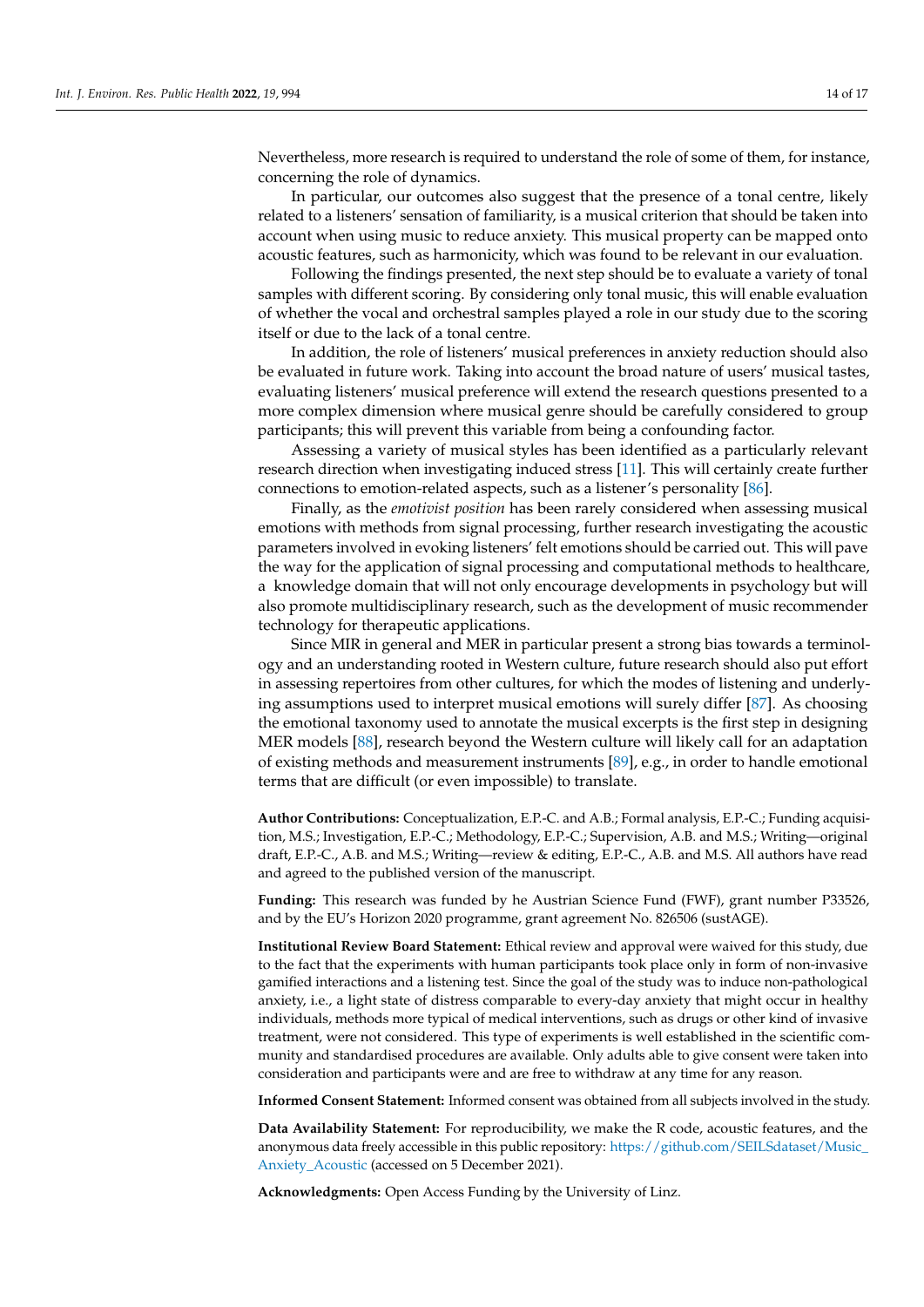**Conflicts of Interest:** The authors declare no conflict of interest. The funders had no role in the design of the study; in the collection, analyses, or interpretation of data; in the writing of the manuscript, or in the decision to publish the results.

# **References**

- <span id="page-14-0"></span>1. American Psychological Association. Anxiety Definition. Available online: <https://www.apa.org/topics/anxiety> (accessed on 5 December 2021).
- <span id="page-14-1"></span>2. Jackson, P.; Everts, J. Anxiety as social practice. *Environ. Plan. A* **2010**, *42*, 2791–2806. [\[CrossRef\]](http://doi.org/10.1068/a4385)
- <span id="page-14-2"></span>3. Deacon, B.J.; Abramowitz, J.S. Patients' perceptions of pharmacological and cognitive-behavioral treatments for anxiety disorders. *Behav. Ther.* **2005**, *36*, 139–145. [\[CrossRef\]](http://dx.doi.org/10.1016/S0005-7894(05)80062-0)
- <span id="page-14-3"></span>4. De Witte, M.; Lindelauf, E.; Moonen, X.; Stams, G.J.; Hooren, S.V. Music therapy interventions for stress reduction in adults with mild intellectual disabilities: Perspectives from clinical practice. *Front. Psychol.* **2020**, *11*, 1–15. [\[CrossRef\]](http://dx.doi.org/10.3389/fpsyg.2020.572549) [\[PubMed\]](http://www.ncbi.nlm.nih.gov/pubmed/33362637)
- <span id="page-14-4"></span>5. De Witte, M.; Spruit, A.; van Hooren, S.; Moonen, X.; Stams, G.J. Effects of music interventions on stress-related outcomes: A systematic review and two meta-analyses. *Health Psychol. Rev.* **2020**, *14*, 294–324. [\[CrossRef\]](http://dx.doi.org/10.1080/17437199.2019.1627897) [\[PubMed\]](http://www.ncbi.nlm.nih.gov/pubmed/31167611)
- <span id="page-14-5"></span>6. Allen, K.; Golden, L.; Izzo, J.; Ching, M.I.; Forrest, A.; Niles, C.R.; Niswander, P.R.; Barlow, J.C. Normalization of hypertensive responses during ambulatory surgical stress by perioperative music. *Psychosom. Med.* **2001**, *63*, 487–492. [\[CrossRef\]](http://dx.doi.org/10.1097/00006842-200105000-00019)
- <span id="page-14-6"></span>7. Jiang, J.; Zhou, L.; Rickson, D.; Jiang, C. The effects of sedative and stimulative music on stress reduction depend on music preference. *Arts Psychother.* **2013**, *40*, 201–205. [\[CrossRef\]](http://dx.doi.org/10.1016/j.aip.2013.02.002)
- 8. Nilsson, U. The anxiety-and pain-reducing effects of music interventions. *Assoc. Perioper. Regist. Nurses J.* **2008**, *87*, 780–807.
- <span id="page-14-7"></span>9. Van Goethem, A.; Sloboda, J. The functions of music for affect regulation. *Music. Sci.* **2011**, *15*, 208–228. [\[CrossRef\]](http://dx.doi.org/10.1177/1029864911401174)
- <span id="page-14-8"></span>10. Mok, E.; Wong, K.Y. Effects of music on patient anxiety. *Assoc. Perioper. Regist. Nurses J.* **2003**, *77*, 396–410. [\[CrossRef\]](http://dx.doi.org/10.1016/S0001-2092(06)61207-6)
- <span id="page-14-9"></span>11. Pelletier, C.L. The effect of music on decreasing arousal due to stress. *J. Music Ther.* **2004**, *41*, 192–214. [\[CrossRef\]](http://dx.doi.org/10.1093/jmt/41.3.192)
- <span id="page-14-10"></span>12. Linnemann, A.; Ditzen, B.; Strahler, J.; Doerr, J.M.; Nater, U.M. Music listening as a means of stress reduction in daily life. *Psychoneuroendocrinology* **2015**, *60*, 82–90. [\[CrossRef\]](http://dx.doi.org/10.1016/j.psyneuen.2015.06.008)
- <span id="page-14-11"></span>13. Linnemann, A.; Strahler, J.; Nater, U.M. The stress-reducing effect of music listening varies depending on the social context. *Psychoneuroendocrinology* **2016**, *72*, 97–105. [\[CrossRef\]](http://dx.doi.org/10.1016/j.psyneuen.2016.06.003)
- <span id="page-14-12"></span>14. Linnemann, A.; Wenzel, M.; Grammes, J.; Kubiak, T.; Nater, U.M. Music listening and stress in daily life—A matter of timing. *Int. J. Behav. Med.* **2018**, *25*, 223–230. [\[CrossRef\]](http://dx.doi.org/10.1007/s12529-017-9697-5) [\[PubMed\]](http://www.ncbi.nlm.nih.gov/pubmed/29164485)
- <span id="page-14-13"></span>15. Ilkkaya, N.K.; Ustun, F.E.; Sener, E.B.; Kaya, C.; Ustun, Y.B.; Koksal, E.; Kocamanoglu, I.S.; Ozkan, F. The effects of music, white noise, and ambient noise on sedation and anxiety in patients under spinal anesthesia during surgery. *J. Perianesthesia Nurs.* **2014**, *29*, 418–426. [\[CrossRef\]](http://dx.doi.org/10.1016/j.jopan.2014.05.008) [\[PubMed\]](http://www.ncbi.nlm.nih.gov/pubmed/25261145)
- <span id="page-14-14"></span>16. Baird, A.; Parada-Cabaleiro, E.; Fraser, C.; Hantke, S.; Schuller, B. The perceived emotion of isolated synthetic audio: The EmoSynth dataset and results. In *Proceedings of the Audio Mostly on Sound in Immersion and Emotion*; ACM: North Wales, UK, 2018; pp. 1–8.
- <span id="page-14-15"></span>17. Parada-Cabaleiro, E.; Baird, A.; Cummins, N.; Schuller, B. Stimulation of psychological listener experiences by semi-automatically composed electroacoustic environments. In Proceedings of the International Conference on Multimedia and Expo, Hong Kong, China, 10–14 July 2017; pp. 1051–1056.
- <span id="page-14-16"></span>18. Rohner, S.; Miller, R. Degrees of familiar and affective music and their effects on state anxiety. *J. Music Ther.* **1980**, *17*, 2–15. [\[CrossRef\]](http://dx.doi.org/10.1093/jmt/17.1.2)
- <span id="page-14-26"></span>19. Iwanaga, M.; Moroki, Y. Subjective and physiological responses to music stimuli controlled over activity and preference. *J. Music Ther.* **1999**, *36*, 26–38. [\[CrossRef\]](http://dx.doi.org/10.1093/jmt/36.1.26) [\[PubMed\]](http://www.ncbi.nlm.nih.gov/pubmed/10519843)
- <span id="page-14-17"></span>20. Lee, J.; Orsillo, S. Investigating cognitive flexibility as a potential mechanism of mindfulness in generalized anxiety disorder. *J. Behav. Ther. Exp. Psychiatry* **2014**, *45*, 208–216. [\[CrossRef\]](http://dx.doi.org/10.1016/j.jbtep.2013.10.008)
- <span id="page-14-18"></span>21. Rad, M.S.; Martingano, A.J.; Ginges, J. Toward a psychology of Homo sapiens: Making psychological science more representative of the human population. *Proc. Natl. Acad. Sci. USA* **2018**, *115*, 11401–11405. [\[CrossRef\]](http://dx.doi.org/10.1073/pnas.1721165115)
- <span id="page-14-19"></span>22. Kennedy, M.; Kennedy, J. *The Oxford Dictionary of Music*; Oxford University Press: Oxford, UK, 2013.
- <span id="page-14-20"></span>23. Johnson, B.; Raymond, S.; Goss, J. Perioperative music or headsets to decrease anxiety. *J. PeriAnesthesia Nurs.* **2012**, *27*, 146–154. [\[CrossRef\]](http://dx.doi.org/10.1016/j.jopan.2012.03.001)
- <span id="page-14-21"></span>24. Bailey, L. Strategies for decreasing patient anxiety in the perioperative setting. *Assoc. Perioper. Regist. Nurses J.* **2010**, *92*, 445–460. [\[CrossRef\]](http://dx.doi.org/10.1016/j.aorn.2010.04.017)
- <span id="page-14-22"></span>25. Chuang, C.H.; Chen, P.C.; Lee, C.S.; Chen, C.H.; Tu, Y.K.; Wu, S.C. Music intervention for pain and anxiety management of the primiparous women during labour: A systematic review and meta-analysis. *J. Adv. Nurs.* **2019**, *75*, 723–733. [\[CrossRef\]](http://dx.doi.org/10.1111/jan.13871) [\[PubMed\]](http://www.ncbi.nlm.nih.gov/pubmed/30289556)
- <span id="page-14-23"></span>26. van Willenswaard, K.C.; Lynn, F.; McNeill, J.; McQueen, K.; Dennis, C.L.; Lobel, M.; Alderdice, F. Music interventions to reduce stress and anxiety in pregnancy: A systematic review and meta-analysis. *BMC Psychiatry* **2017**, *17*, 1–9. [\[CrossRef\]](http://dx.doi.org/10.1186/s12888-017-1432-x)
- <span id="page-14-24"></span>27. Jiang, J.; Rickson, D.; Jiang, C. The mechanism of music for reducing psychological stress: Music preference as a mediator. *Arts Psychother.* **2016**, *48*, 62–68. [\[CrossRef\]](http://dx.doi.org/10.1016/j.aip.2016.02.002)
- <span id="page-14-25"></span>28. Lee, K.S.; Jeong, H.C.; Yim, J.E.; Jeon, M.Y. Effects of music therapy on the cardiovascular and autonomic nervous system in stress-induced university students: A randomized controlled trial. *J. Altern. Complement. Med.* **2016**, *22*, 59–65. [\[CrossRef\]](http://dx.doi.org/10.1089/acm.2015.0079) [\[PubMed\]](http://www.ncbi.nlm.nih.gov/pubmed/26669417)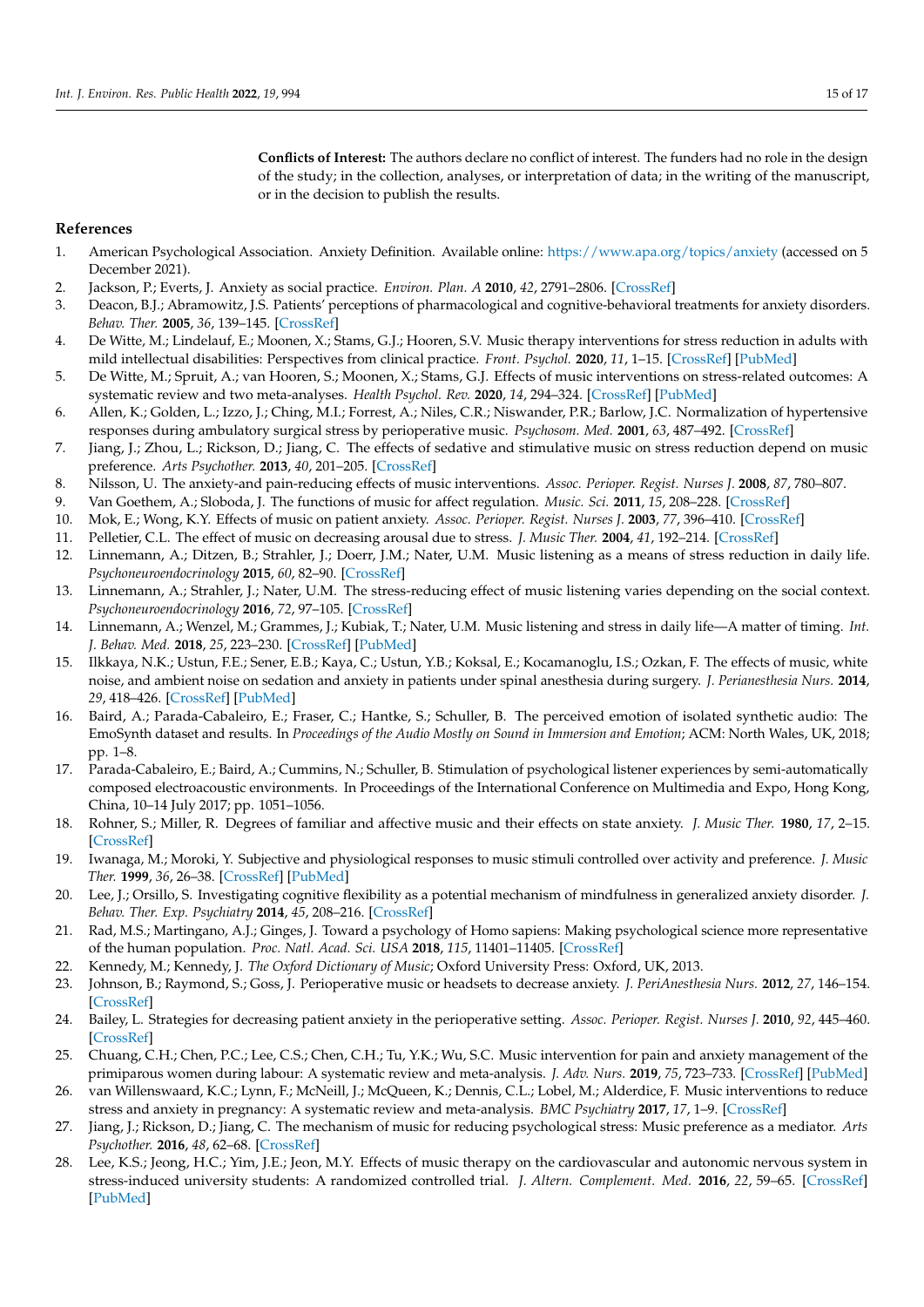- <span id="page-15-0"></span>29. Thoma, M.V.; La Marca, R.; Brönnimann, R.; Finkel, L.; Ehlert, U.; Nater, U.M. The effect of music on the human stress response. *PLoS ONE* **2013**, *8*, e70156. [\[CrossRef\]](http://dx.doi.org/10.1371/journal.pone.0070156)
- <span id="page-15-1"></span>30. Knight, W.; Rickard, N. Relaxing music prevents stress-induced increases in subjective anxiety, systolic blood pressure, and heart rate in healthy males and females. *J. Music Ther.* **2001**, *38*, 254–272. [\[CrossRef\]](http://dx.doi.org/10.1093/jmt/38.4.254)
- <span id="page-15-2"></span>31. Juslin, P.N.; Västfjäll, D. Emotional responses to music: The need to consider underlying mechanisms. *Behav. Brain Sci.* **2008**, *31*, 559–575. [\[CrossRef\]](http://dx.doi.org/10.1017/S0140525X08005293)
- <span id="page-15-3"></span>32. Susino, M.; Schubert, E. Cross-cultural anger communication in music: Towards a stereotype theory of emotion in music. *Music. Sci.* **2017**, *21*, 60–74. [\[CrossRef\]](http://dx.doi.org/10.1177/1029864916637641)
- <span id="page-15-4"></span>33. Sharman, L.; Dingle, G.A. Extreme metal music and anger processing. *Front. Hum. Neurosci.* **2015**, *9*, 1–11. [\[CrossRef\]](http://dx.doi.org/10.3389/fnhum.2015.00272)
- <span id="page-15-6"></span><span id="page-15-5"></span>34. Susino, M.; Schubert, E. Cultural stereotyping of emotional responses to music genre. *Psychol. Music* **2019**, *47*, 342–357. [\[CrossRef\]](http://dx.doi.org/10.1177/0305735618755886) 35. Picard, R.W. *Affective Computing*; MIT Press: Cambridge, MA, USA, 2000.
- <span id="page-15-7"></span>36. Calvo, R.A.; D'Mello, S.; Gratch, J.M.; Kappas, A. *The Oxford Handbook of Affective Computing*; Oxford University Press: New York, NY, USA, 2015.
- <span id="page-15-8"></span>37. Yang, X.; Dong, Y.; Li, J. Review of data features-based music emotion recognition methods. *Multimed. Syst.* **2018**, *24*, 365–389. [\[CrossRef\]](http://dx.doi.org/10.1007/s00530-017-0559-4)
- <span id="page-15-9"></span>38. Coutinho, E.; Cangelosi, A. Musical emotions: Predicting second-by-second subjective feelings of emotion from low-level psychoacoustic features and physiological measurements. *Emotion* **2011**, *11*, 921–937. [\[CrossRef\]](http://dx.doi.org/10.1037/a0024700) [\[PubMed\]](http://www.ncbi.nlm.nih.gov/pubmed/21859207)
- <span id="page-15-14"></span>39. Coutinho, E.; Dibben, N. Psychoacoustic cues to emotion in speech prosody and music. *Cogn. Emot.* **2013**, *27*, 658–684. [\[CrossRef\]](http://dx.doi.org/10.1080/02699931.2012.732559) [\[PubMed\]](http://www.ncbi.nlm.nih.gov/pubmed/23057507)
- 40. Panda, R.; Malheiro, R.; Paiva, R.P. Novel audio features for music emotion recognition. *IEEE Trans. Affect. Comput.* **2018**, *11*, 614–626. [\[CrossRef\]](http://dx.doi.org/10.1109/TAFFC.2018.2820691)
- <span id="page-15-10"></span>41. Weninger, F.; Eyben, F.; Schuller, B.W.; Mortillaro, M.; Scherer, K.R. On the acoustics of emotion in audio: What speech, music, and sound have in common. *Front. Psychol.* **2013**, *4*, 1–12. [\[CrossRef\]](http://dx.doi.org/10.3389/fpsyg.2013.00292)
- <span id="page-15-11"></span>42. Larsen, R.J.; Diener, E. Promises and problems with the circumplex model of emotion. In *Review of Personality and Social Psychology*; Sage Publications, Inc.: New York, NY, USA, 1992; pp. 25–59.
- <span id="page-15-12"></span>43. Russell, J.A. A circumplex model of affect. *J. Personal. Soc. Psychol.* **1980**, *39*, 1161–1178. [\[CrossRef\]](http://dx.doi.org/10.1037/h0077714)
- <span id="page-15-13"></span>44. Eyben, F.; Salomão, G.L.; Sundberg, J.; Scherer, K.R.; Schuller, B.W. Emotion in the singing voice—A deeper look at acoustic features in the light of automatic classification. *EURASIP J. Audio Speech Music Process.* **2015**, *1*, 1–9.
- <span id="page-15-15"></span>45. Koneˇcni, V.J. Does music induce emotion? A theoretical and methodological analysis. *Psychol. Aesthet. Creat. Arts* **2008**, *2*, 115–129. [\[CrossRef\]](http://dx.doi.org/10.1037/1931-3896.2.2.115)
- <span id="page-15-16"></span>46. Lundqvist, L.; Carlsson, F.; Hilmersson, P.; Juslin, P. Emotional responses to music: Experience, expression, and physiology. *Psychol. Music* **2009**, *37*, 61–90. [\[CrossRef\]](http://dx.doi.org/10.1177/0305735607086048)
- <span id="page-15-17"></span>47. Vempala, N.N.; Russo, F.A. Modeling music emotion judgments using machine learning methods. *Front. Psychol.* **2018**, *8*, 1–12. [\[CrossRef\]](http://dx.doi.org/10.3389/fpsyg.2017.02239)
- <span id="page-15-18"></span>48. Parada-Cabaleiro, E.; Costantini, G.; Batliner, A.; Schmitt, M.; Schuller, B.W. DEMoS: An Italian emotional speech corpus. Elicitation methods, machine learning, and perception. *Lang. Resour. Eval.* **2020**, *54*, 341–383. [\[CrossRef\]](http://dx.doi.org/10.1007/s10579-019-09450-y)
- <span id="page-15-19"></span>49. Schuller, B.; Steidl, S.; Batliner, A.; Vinciarelli, A.; Scherer, K.; Ringeval, F.; Chetouani, M.; Weninger, F.; Eyben, F.; Marchi, E.; et al. The Interspeech 2013 computational paralinguistics challenge: Social signals, conflict, emotion, autism. In Proceedings of the Annual Conference of the International Speech Communication Association (Interspeech) , Lyon, France, 25–29 August 2013; pp. 148–152.
- <span id="page-15-20"></span>50. Eyben, F.; Scherer, K.R.; Schuller, B.W.; Sundberg, J.; André, E.; Busso, C.; Devillers, L.Y.; Epps, J.; Laukka, P.; Narayanan, S.S.; et al. The Geneva minimalistic acoustic parameter set (GeMAPS) for voice research and affective computing. *IEEE Trans. Affect. Comput.* **2015**, *7*, 190–202. [\[CrossRef\]](http://dx.doi.org/10.1109/TAFFC.2015.2457417)
- <span id="page-15-21"></span>51. Nordström, H.; Laukka, P. The time course of emotion recognition in speech and music. *J. Acoust. Soc. Am.* **2019**, *145*, 3058–3074. [\[CrossRef\]](http://dx.doi.org/10.1121/1.5108601)
- <span id="page-15-22"></span>52. Panteleeva, Y.; Ceschi, G.; Glowinski, D.; Courvoisier, D.S.; Grandjean, D. Music for anxiety? Meta-analysis of anxiety reduction in non-clinical samples. *Psychol. Music* **2018**, *46*, 473–487. [\[CrossRef\]](http://dx.doi.org/10.1177/0305735617712424)
- <span id="page-15-23"></span>53. Labbé, E.; Schmidt, N.; Babin, J.; Pharr, M. Coping with stress: The effectiveness of different types of music. *Appl. Psychophysiol. Biofeedback* **2007**, *32*, 163–168. [\[CrossRef\]](http://dx.doi.org/10.1007/s10484-007-9043-9)
- <span id="page-15-24"></span>54. Han, L.; Li, J.P.; Sit, J.W.; Chung, L.; Jiao, Z.Y.; Ma, W.G. Effects of music intervention on physiological stress response and anxiety level of mechanically ventilated patients in China: A randomised controlled trial. *J. Clin. Nurs.* **2010**, *19*, 978–987. [\[CrossRef\]](http://dx.doi.org/10.1111/j.1365-2702.2009.02845.x) [\[PubMed\]](http://www.ncbi.nlm.nih.gov/pubmed/20492042)
- <span id="page-15-25"></span>55. Parada-Cabaleiro, E.; Batliner, A.; Schuller, B.W. The effect of music in anxiety reduction: A psychological and physiological assessment. *Psychol. Music* **2021**, *49*, 1637–1653. [\[CrossRef\]](http://dx.doi.org/10.1177/0305735620968902)
- 56. Allen, K.; Blascovich, J. Effects of music on cardiovascular reactivity among surgeons. *J. Am. Med. Assoc.* **1994**, *272*, 882–884. [\[CrossRef\]](http://dx.doi.org/10.1001/jama.1994.03520110062030)
- <span id="page-15-26"></span>57. Chafin, S.; Roy, M.; Gerin, W.; Christenfeld, N. Music can facilitate blood pressure recovery from stress. *Br. J. Health Psychol.* **2004**, *9*, 393–403. [\[CrossRef\]](http://dx.doi.org/10.1348/1359107041557020)
- <span id="page-15-27"></span>58. Voices of Music. Available online: <https://www.voicesofmusic.org/> (accessed on 5 December 2021).